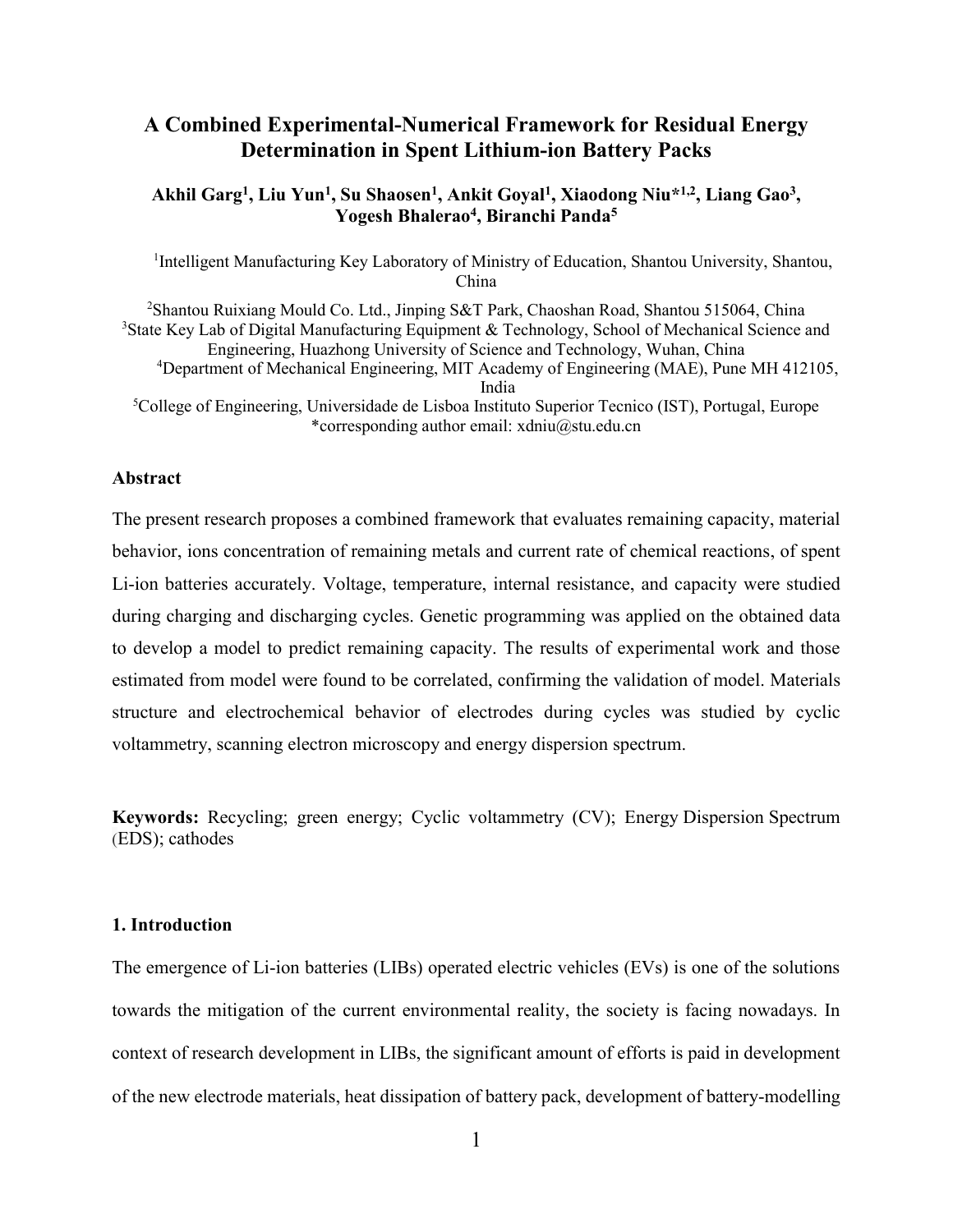methods used for evaluation of battery states [1-3]. Research has been done on the recovery of materials and recycling of a single battery, however, the research on recycling of entire battery pack poses a greater challenge [1] because in a battery pack, hundreds of batteries are embedded and connected in series of parallel with a large number of electric components. The existing technologies to recycle the batteries are tedious and requires a lot man hours with the lack of standardization of methods because of different configurations of battery packs [4-5]. Furthermore, an efficient and effective evaluation of residual energy left in the batteries shall be of great importance for determining the reuse or remanufacturing or recovery of materials so as to ensure the growth and sustainability of the electric vehicles market[6]. Evaluation and accurate estimation of the battery condition have been of great interest for battery manufacturers and for road safety purpose because an early detection of short circuit or cycle life of battery based on state of health (SOH) value unforeseen occurrence of dire events[7]. This is important for safety design of electric vehicles and prevents unforeseen accidents such as those based on thermal failure, shortcircuit and external impact from happening [8-10]. Therefore, developing the novel strategy for an effective evaluation of residual energy in the battery pack shall pave the way for an efficient timebased recycling for use of spend batteries for either reuse, remanufacturing or recovery of materials.

Numerous researches related to battery capacity have been done in recent years[11-12]. The models for state of charge (SOC)/ state of health (SOH) are established based on the voltage, current, and internal resistance[13-14]. The models formulated are based on study of electrochemical reactions (electrochemical)[15], studying the equivalent circuits (equivalent circuit model)[16], or based on only the data (empirical model)[17-18]. Since these models are built based on laboratory conditions, it may not be of practical use because in actual case, the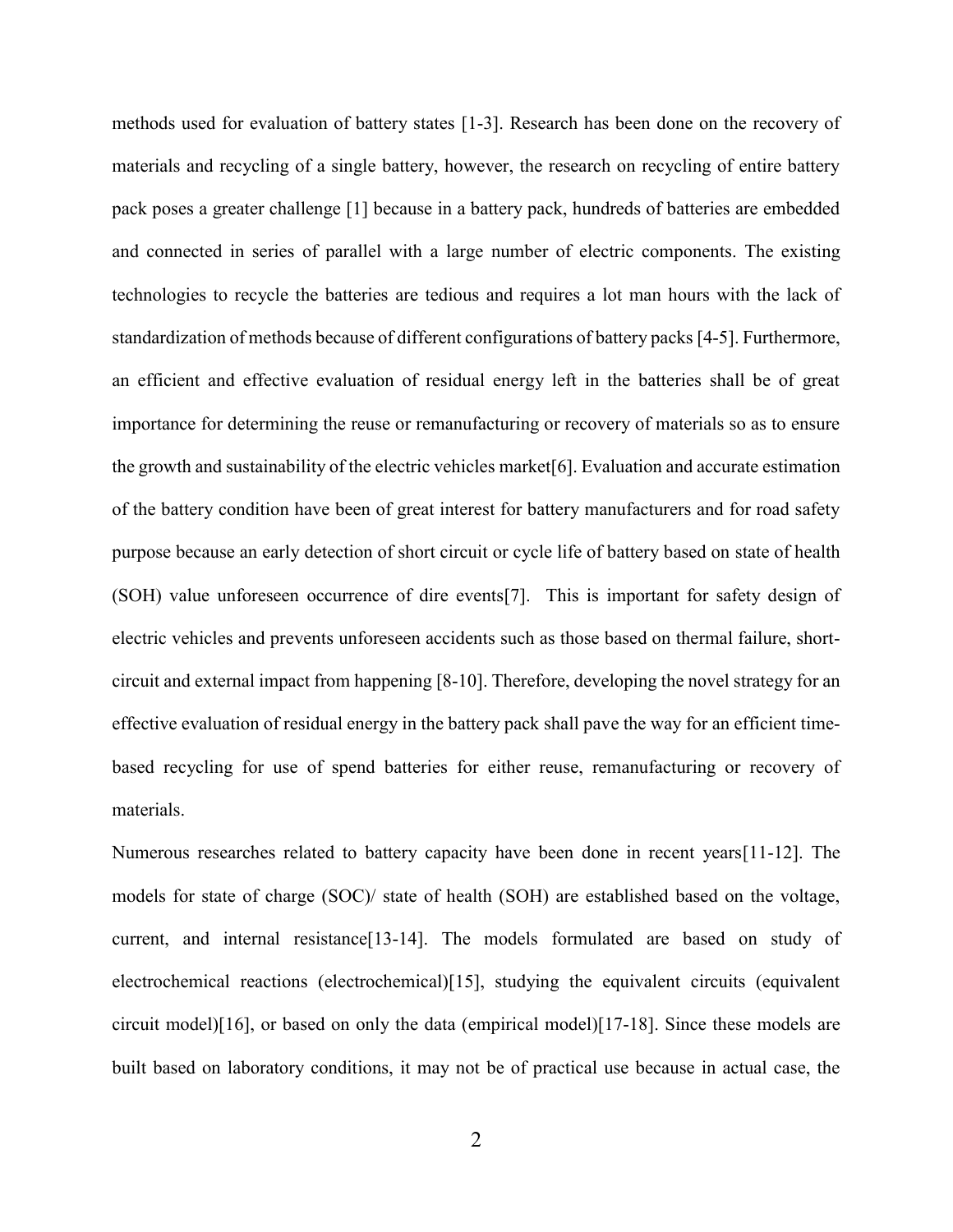voltage and current values changes significantly leading to the non-linear and volatile change in capacity of batteries in the pack. John et al. [19] propose a novel detecting method of SOH/SOC by using stack stress. The advantage of this method is that the relationship between stress and SOH based on the model is simpler and linear compared with the complex model used to estimate SOH. These results open the door for improved battery management systems through the applying of mechanical measurements.

Besides research on safety designs of LIBs, evaluation and estimation of its cycle life is also of great importance and a challenging problem. In addition, a huge amount of old batteries will be left after a certain life cycle. Since the power battery contains chemical substances and heavy metals, it will cause environmental pollution and waste of resources after being discarded. These old batteries still hold a certain capacity for use in other fields[20-21]. Various existing researches have been investigated on the full life cycle of batteries. The first direction shall be considered as remanufacturing or recycling. Its core work is the retrieve of valuable metals or components from the batteries. A Donnan Dialysis based approach has been developed to retrieval lithium [22]. This approach can perform higher lithium recoveries than conventional approaches. To efficiently recover metals from batteries, a novel process by employing a thermal treatment approach has been developed[23-24]. Computational methods can reduce human efforts and provide accurate and fast solution to the experimental problems. Most of these methods generate a model which can be trained using experimental data and then validation and practical testing can be done real-time. Recently such methods have been successfully implemented in several practical applications [25- 27].

Therefore, in this study, a combined experimental-numerical framework (Fig. 1) is proposed by combining the experimental and numerical approaches that can evaluate these performance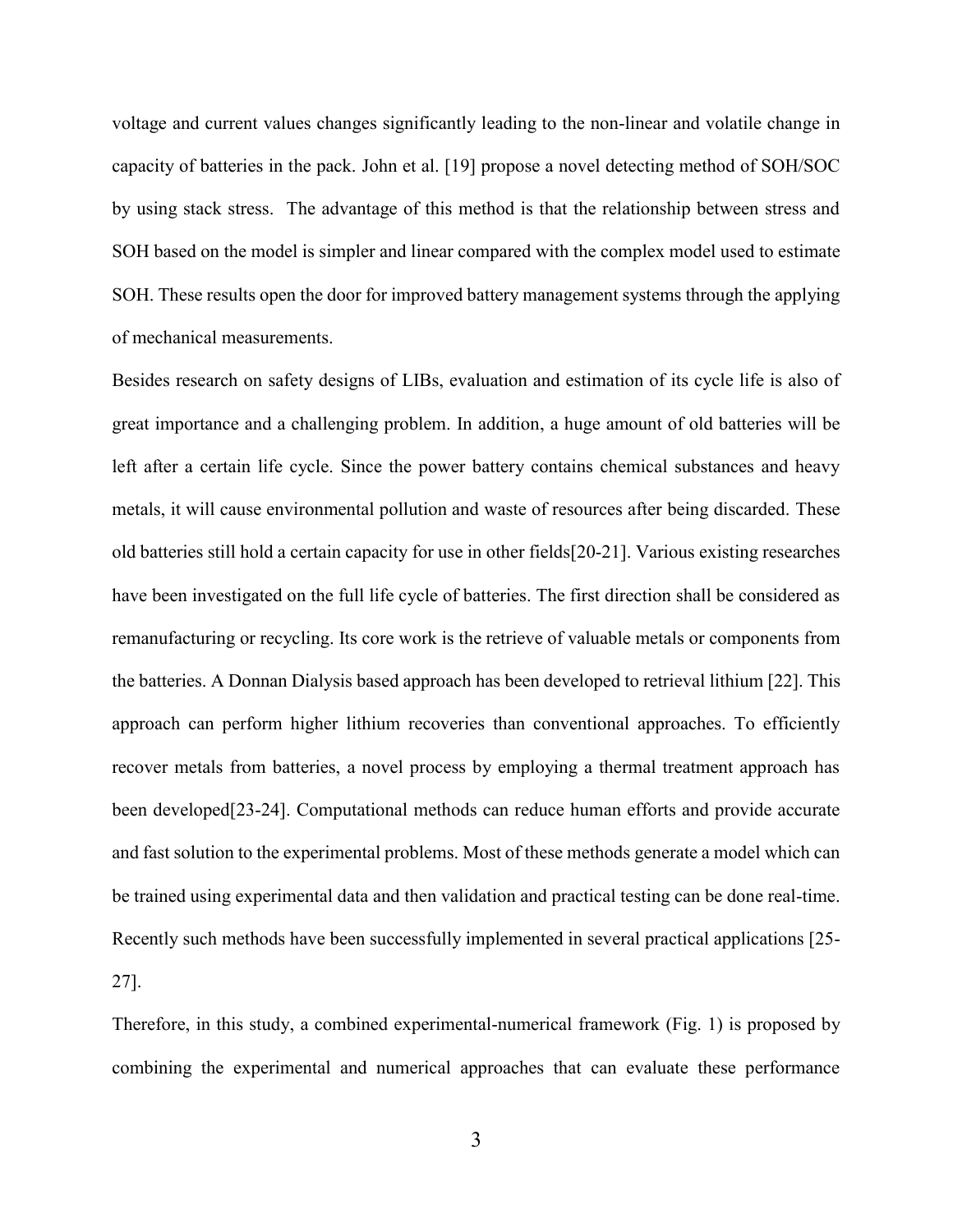characteristics (remaining capacity, its material behavior, ions concentration of remaining metals and diffusion coefficient) accurately. Experiments are conducted and genetic programming is applied based on the data obtained. In addition, SEM and EDS have been performed for material characteristics. Moreover, for in-depth knowledge of chemical reactions, the cyclic voltammetry (CV) tests have been done. Objectives of the work is to provide a comprehensive approach to determine residual energy in spent battery packs for secondary applications by studying the combined effect of parameters such as current, voltage, charging-discharging cycles, internal resistance and temperature. Study of materials behavior during charging-discharging cycles to improve the generated model for accurate prediction of residual energy after every cycle.

#### **2. Research Problem undertaken**

With the booming of electrical vehicles (EVs), lithium-ion battery green recycling from the battery pack has drawn much attention. Battery's secondary use was considered an effective way to extend battery life. The life cycle of lithium-ion battery largely depends on the content of important elements like lithium, nickel, cobalt etc. The chemical reactions taking place in the battery causes removal and shifting of ions from the cathode to anode and vice versa. This affects the structure and ionic concentration in both the electrodes which reduces the availability of ions for further reaction thus with number of cycles, charging-discharging capacity reduces. After a certain number of cycles, the battery is not usable anymore. However, due to thermal runaway, short circuit and abnormal squeeze happen during the use in the electrical vehicle, which lead to a certain number of batteries in battery pack to become unusable because of loss of their capacity required to be used in electrical vehicles. These battery packs may not have the required residual energy to be used in electrical vehicles yet they can be used in some other applications. Thus, ways to reasonably evaluate the residual energy of the older lithium-ion battery are necessary. The main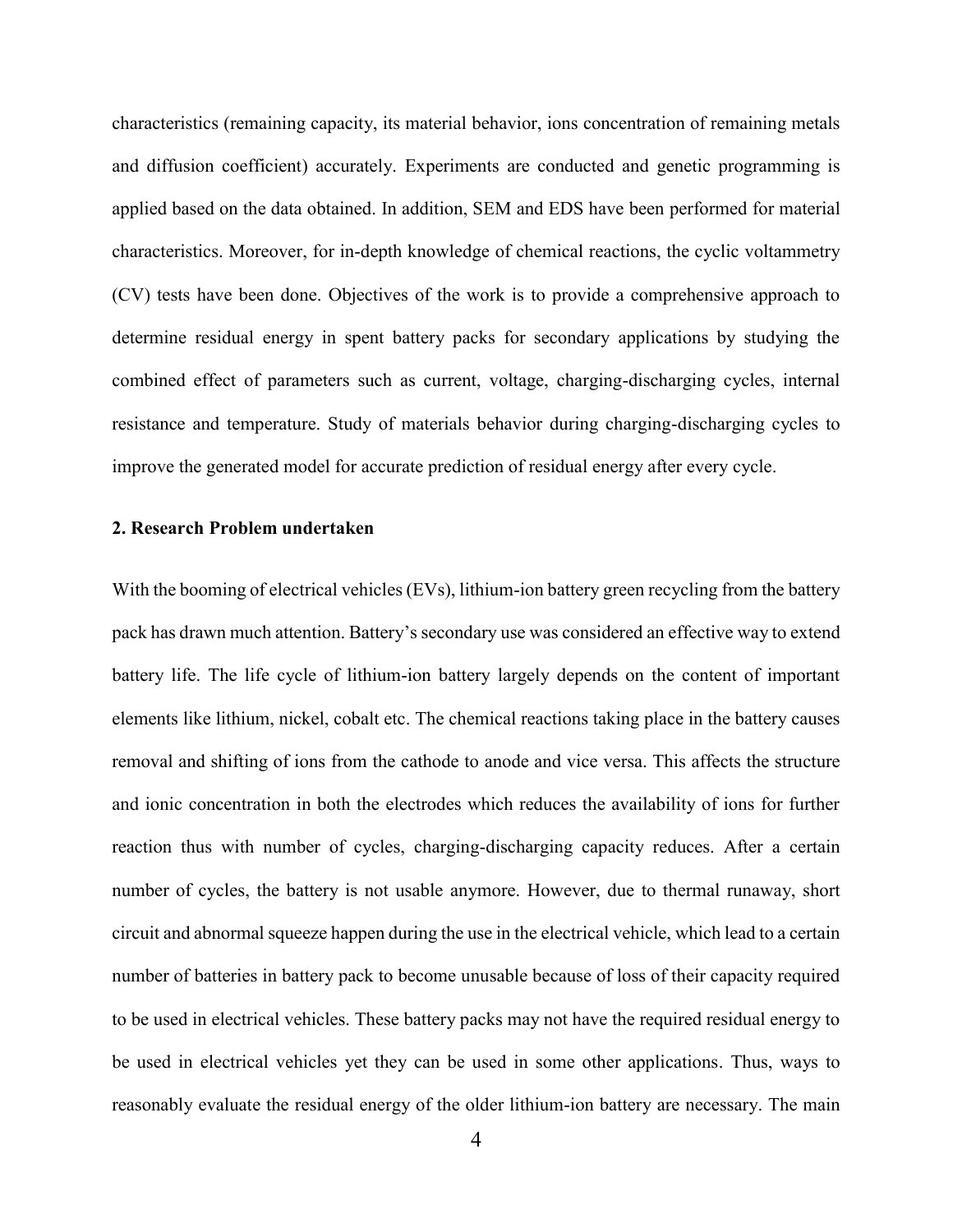challenges include the evaluation of the remaining capacity, its material behaviour, ion concentrations of remaining metals and the current rate of chemical reactions. In this study, a comprehensive coupled experimental and numerical framework is proposed (see Fig. 1). At the first stage, experiments combining charging and discharging cycles as well as cyclic voltammetry for 8 cells which was dismantled from a new pack was performed. Important test parameters measured included voltage, capacity, current, internal resistance and temperature. Secondly, genetic programming (GP) was carried out to analyze data and build models on the basis of experiment. Thirdly, for the purpose of clearly understanding of the SOH of batteries used in the EVs, material properties inside the battery and the ions concentration of remaining metals were studied. For material characterization, Scanning Electron Microscope (SEM) analysis was performed before and after the experiment. To evaluate the ions concentration, Energy Dispersion Spectrum (EDS) analysis was performed both before and after the experiment. For, in-depth knowledge on rate of chemical reactions, the cyclic voltammetry (CV) test was carried out.

#### **3. Comprehensive Experiment and Coupled Numerical Approaches**

To evaluate the residual energy in the used battery, experiments include battery testing and battery disassembly were conducted. At the same time, genetic programming framework was applied to analyse data and build models. In addition, a series of micro-analysis were made on the electrode material got from dismantling experiment, including Energy Dispersion Spectrum (EDS) and Scanning Electron Microscope (SEM) analysis. Finally, the cyclic voltammetry is carried out to evaluate the chemical reaction rate of the battery.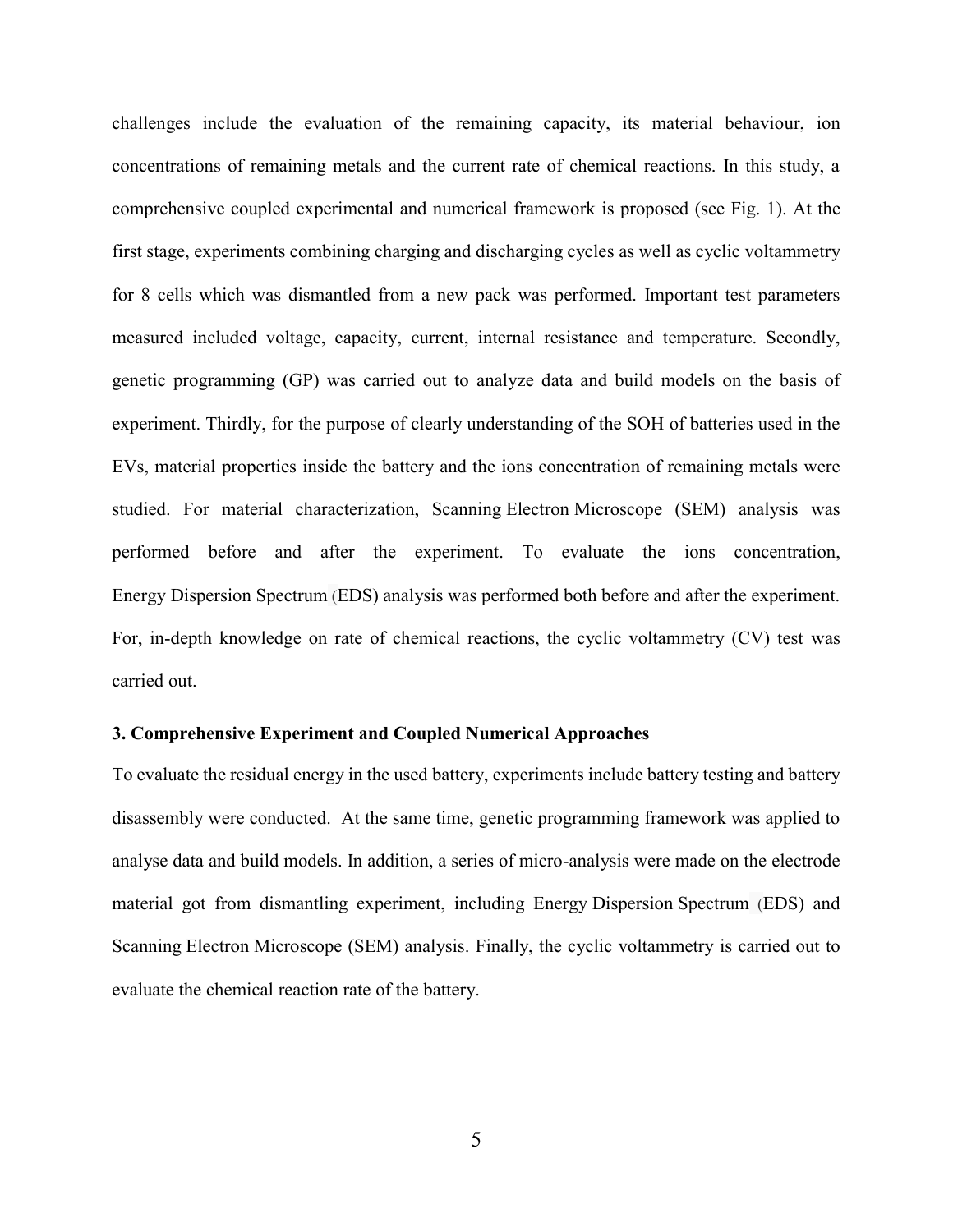#### **3.1 Experimental data collection by dismantling and Arbin battery testing system**

The Li-ions cells were taken from a battery pack. The details of the battery pack used in this study are mentioned in Table 1.

Battery pack dismantling was executed as shown in Fig. 2. 8 cells were chosen randomly and labelled to perform the experiment. The Arbin battery testing system was used to measure battery parameters like voltage, current, internal resistance and temperature. Battery testing procedures followed is shown in Table 2. Steps 1 to 4 were battery charging and discharging test. The current was set as 1.3 A (0.5 C). Charging and discharging voltage limits were set as 4.2 V and 2.75 V, respectively. Then the cyclic voltammetry was performed which scanning voltage range from 2.7 V to 4.25 V at scanning rate of 0.1 mV/s. At the final stage, the battery internal resistance was measured. All the test steps would follow a rest.

Voltage, current, capacity, temperature and battery internal resistance were measured for all 8 cells, separately.

#### **3.2 Genetic Programming (GP)**

In this section, an improved multigene genetic programming framework was used to develop the model which can detect the relationship between capacity and other parameters (such as voltage, current, temperature, cycle number and internal resistance) of lithium-ion battery. The remaining capacity of the older cell can inform the user the state of health of the battery. Genetic programming is considered one of the most powerful modelling tools for symbolic regression[28]. In this multigene GP, the best obtained numerical model is originated from the final formula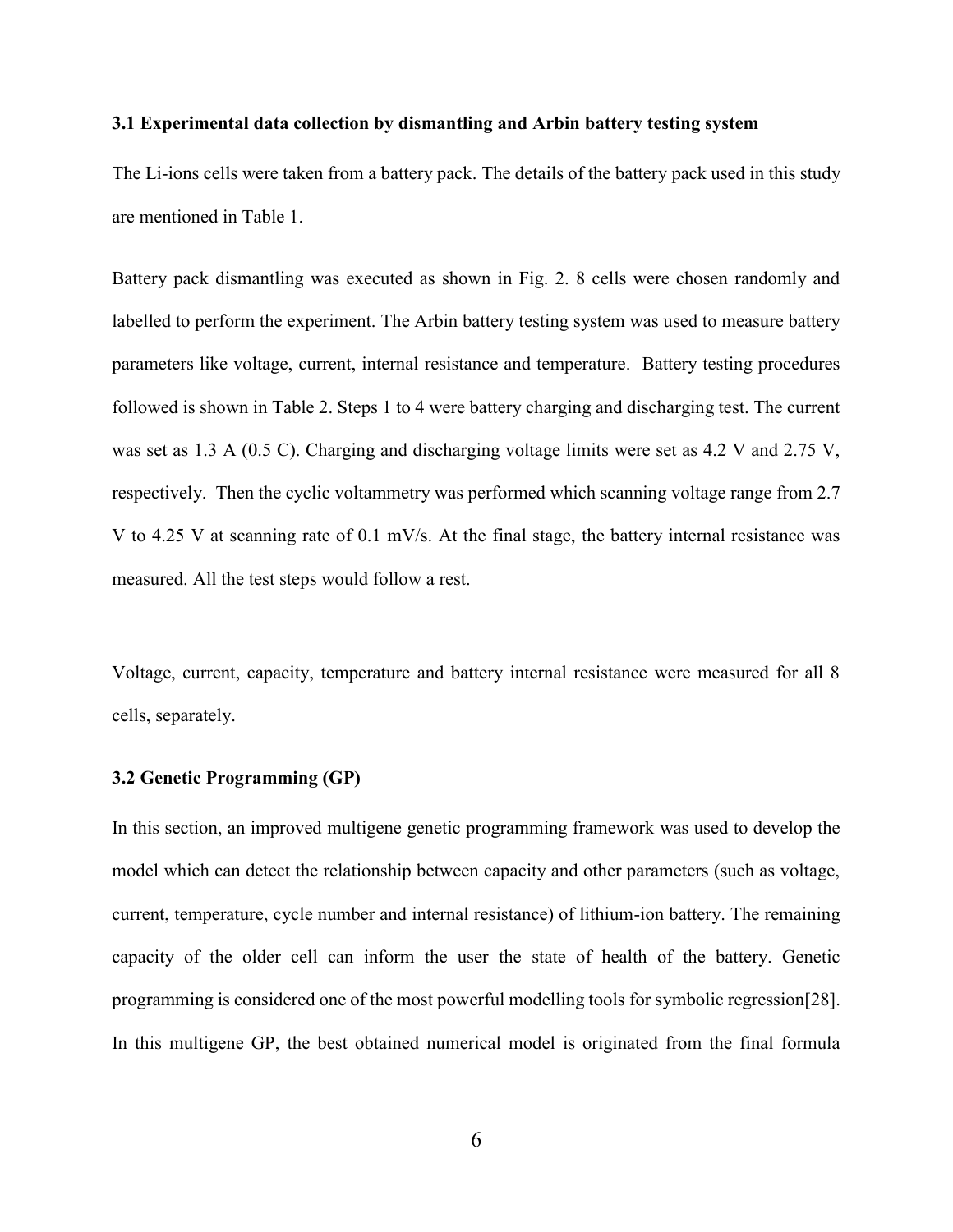formed by the summation of optimal weighted genes plus a bias term. This work was performed on the software GPTIPS in MATLAB.

The parameters settings used in GP are shown in Table 3. The inputs parameters were voltage, current, temperature, cycle number, and internal resistance. Fifty groups' data were put into GP analyzing, which 80% was used for training the model and 20 % was prepared for testing. In addition, the initial population size was set to 400 and the number of generations was set to 350. The maximum number of genes was six. Moreover, the mathematical function included Times, Minus, Plus and Psqroot et al. The value of simulation runs of GP mechanism was 20.

Fitness function is used to measure the quality of the performance of every parameter generated by GP model. Root mean square error (RMSE), mean sum of squared error (MSE), percentage average deviation, and correlation coefficient (R2) are mostly used in GP. Lower fitness values represent better quality of the solution [29].The model 19 was selected as the best model. The raw best individual mathematical function and simplified best individual function are as follows:

## **Raw best individual:**

Residual energy =  $-22.5274+(0.011701)*(psqroot(((x1)+(x1)+(x1))$  $(x1))$ )\*(exp(x2)))+(x1)))+(0.0059229)\*(cos((((square(x2))\*(sin((- $2.203406))$   $\rightarrow$   $(x2)$   $*(exp(x2))$   $\rightarrow$   $(0.0012522) * (cos(((x1)+(ifte(cos(x2),x5,iflte((x2)+(x1),(x2)+(x1)))))$  $x2$ ),(-2.203406), $(x1)$ - $(x5)$ ), $(x4)+(x1)$ )))\*( $exp(x2)$ )))+(4.1305)\*(iflte(cos(tanh(x1)),sin(cos((23.166227))),cos((cos(((x2  $(+ (x2)+(x2))+(x2))+(x2)),(cos(((x2)+(x2))+(x2)))+(x2))+(tanh(exp(x2))))+(6x2)$  $0.0059987$ <sup>\*</sup>(iflte(cos(x2),psqroot(cos(x3)),iflte(((-2.203406))+(x1),tan(x1),(- $2.203406$ ),iflte(((square(x2))\*(sin((- $2.203406))$   $\rightarrow$   $(x2)$ ,  $\sin(\cos(x1))$ , if  $\text{lte}((x1)+(x1)$ ,  $\tan(x1)$ ,  $x1$ ,  $(x1)-(x5)$ ,  $x2)$ ,  $x2)$  + (-0.33919)\*((sin(sin(tanh(x1))))\*((cos(((x2)+(x2))+(x2)))+(plog(((x4)+(x1))+(x2)))))

## **Simplified best individual:**

Residual energy =  $0.0012522*cos(exp(x2)*(x1 + iflte(cos(x2), x5, iflte(x1 + x2, 2*x2, -))$ 2.203406, x1 - x5), x1 + x4))) + 0.0059229\*cos(exp(x2)\*(x2 - 0.806487283277176\*square(x2)))  $+ 0.011701*$ psqroot(x1 + 2\*x1\*exp(x2)) - 0.33919\*sin(sin(tanh(x1)))\*(plog(x1 + x2 + x4) +  $cos(3.0 * x2)) - 0.0059987 * iflte(cos(x2), psqroot(cos(x3)), iflte(x1 - 2.203406, tan(x1), -$ 2.203406, if  $\text{Ite}(x^2 - 0.806487283277176^* \text{square}(x^2), \sin(\cos(x^1)), \text{ if } \text{Ite}(2^*x^1, \tan(x^1), x^1, x^1 (x5)$ ,  $(x2)$ ),  $(x2)$  + 4.1305\*iflte(cos(tanh(x1)), -0.375995348970194,  $cos(x2 + cos(3*x2))$ ,  $x2$  +  $cos(3*x2) + tanh(exp(x2)) - 22.5274$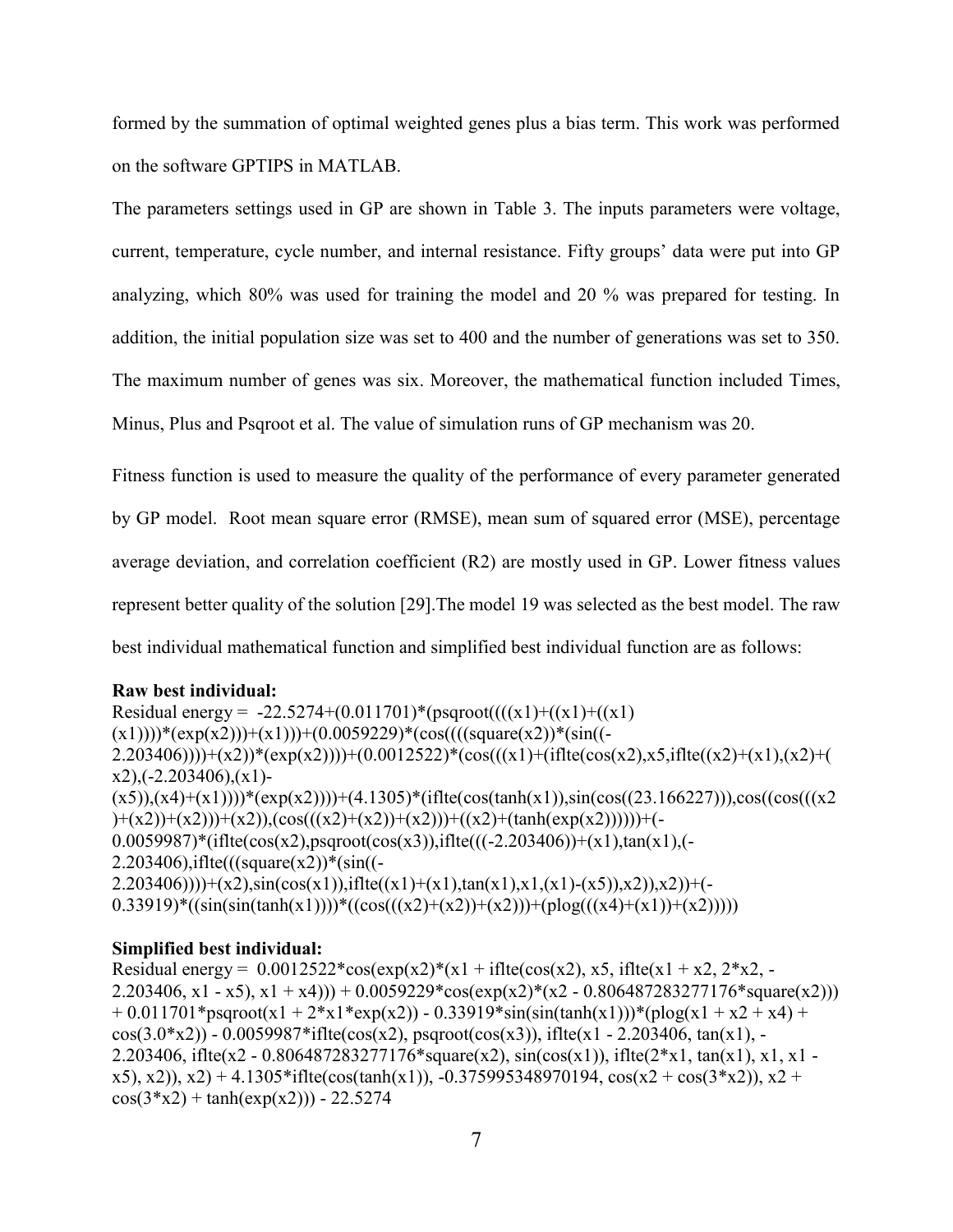To verify the accuracy of GP model obtained, the predicted capacity values were compared with measured capacity values obtained from the CV experiment as shown in Fig. 3. Fig. 3a shows comparative fit of cell capacity measured and estimated from model for every cycle. Fig. 3b shows comparative fit between cell capacity measured and estimated from model. From Fig. 3, it can be concluded that the predicted values of GP are in well agreement with the experimentally measured values. Different parameters sensitivity estimation to the capacity were calculated from GP model. Among the five inputs, the maximum influence of voltage and cycle number on the capacity prediction was most significant with the values of 51% and 37%, respectively. The similar values for temperature, internal resistance and current was 6%, 4% and 2 %, respectively. A good fit is shown in the Fig. 3 confirms the accuracy of GP model. The model paved the way for accurate prediction of the battery capacity. It is also useful for testing the residual energy of older battery which can be used in decision making for battery recycle and secondary use. However, there are some limitations also there as the GP model generated in this research was based on the Li (NiCoMn)O2. There are several types of lithium-ion batteries in the market which contain different electrode material. Thus, a database which includes all types of spent batteries information is necessary. The performance of the developed model relies totally on the data provided for its training so if data provided is not correct then the results obtained through the model will not be reliable.

#### **3.3. Lithium-ion Battery Material Characterization**

#### *3.3.1 Battery dismantling experiment and analyzing methodology of SEM and EDS*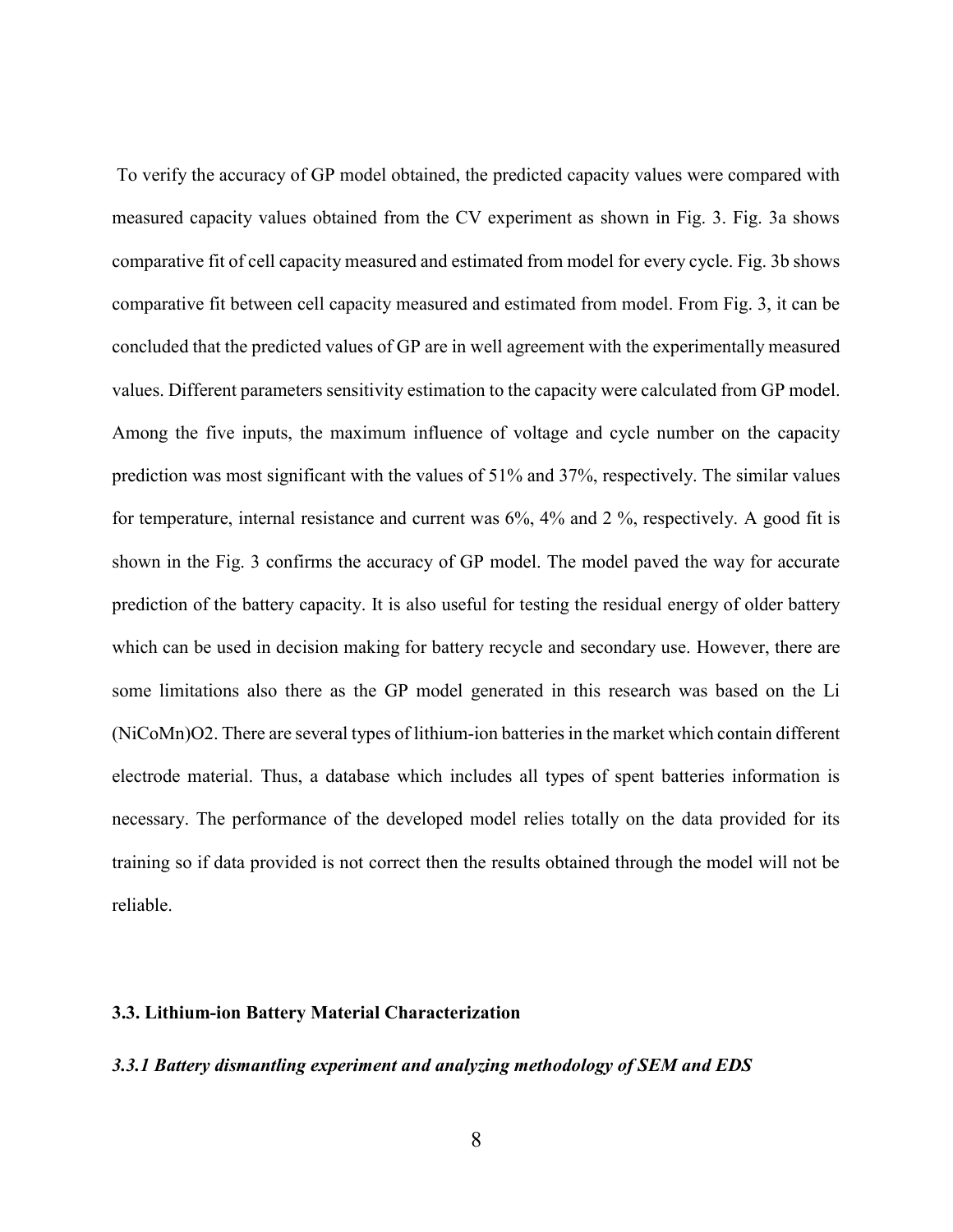Before battery SEM and EDS analysis, battery was dismantled first to get the material of anode and cathode. Mainly tools and devices used in this experiment include lithium-ion battery glove box, vacuum pump, gas tank and nitrogen with purity of 99.999%. Battery was disassembled in the full of nitrogen environment in case of safety problem and oxidation of electrode material. Firstly, the glove box, vacuum pump and gas tank were connected along with a PU tube. Meanwhile, all the material prepared for experiment was kept inside of glove box. Such as lithiumion battery, tools (pliers, scissors and tweezers) for dismantling battery, small box for collecting electrode material etc. Secondly, vacuuming the glove box with a vacuum pump until the air pressure inside the glove box was -0.08Mpa, then filled with nitrogen. Repeat this process two to three times to make sure the environment inside glove box was full of nitrogen. Thirdly, battery disassemble and collecting material. In this study, two batteries were dismantled (One was before test, another one was after testing fifty cycles). Hitachi S-3400 N Scanning electron microscope was used to study the morphological changes happened during the charging and discharging processes in the cathode and anode materials. SEM and EDS analysis were carried out after getting the inside material of lithium ion battery. Ten positions of each material samples were evaluated by EDS.

#### *3.3.2 SEM results evaluation*

SEM micrographs of cathode and anode are shown in Fig. 4 and Fig. 5, respectively. Fig.4a represents the cathode material before experiments and Fig. 4b represents the cathode material after experiments (50 cycles). Some cracked particles can be seen in cathode electrode even before the cycles which may be due to calendaring effect during industrial production. Some more pores are visible on the surface after 50 cycles which may be due to dissolution of particles in electrolyte. Micro-cracks are present in dense cathode particles which contributes to increase in porosity, higher surface area thus leading to side reactions on the electrode surface. During charging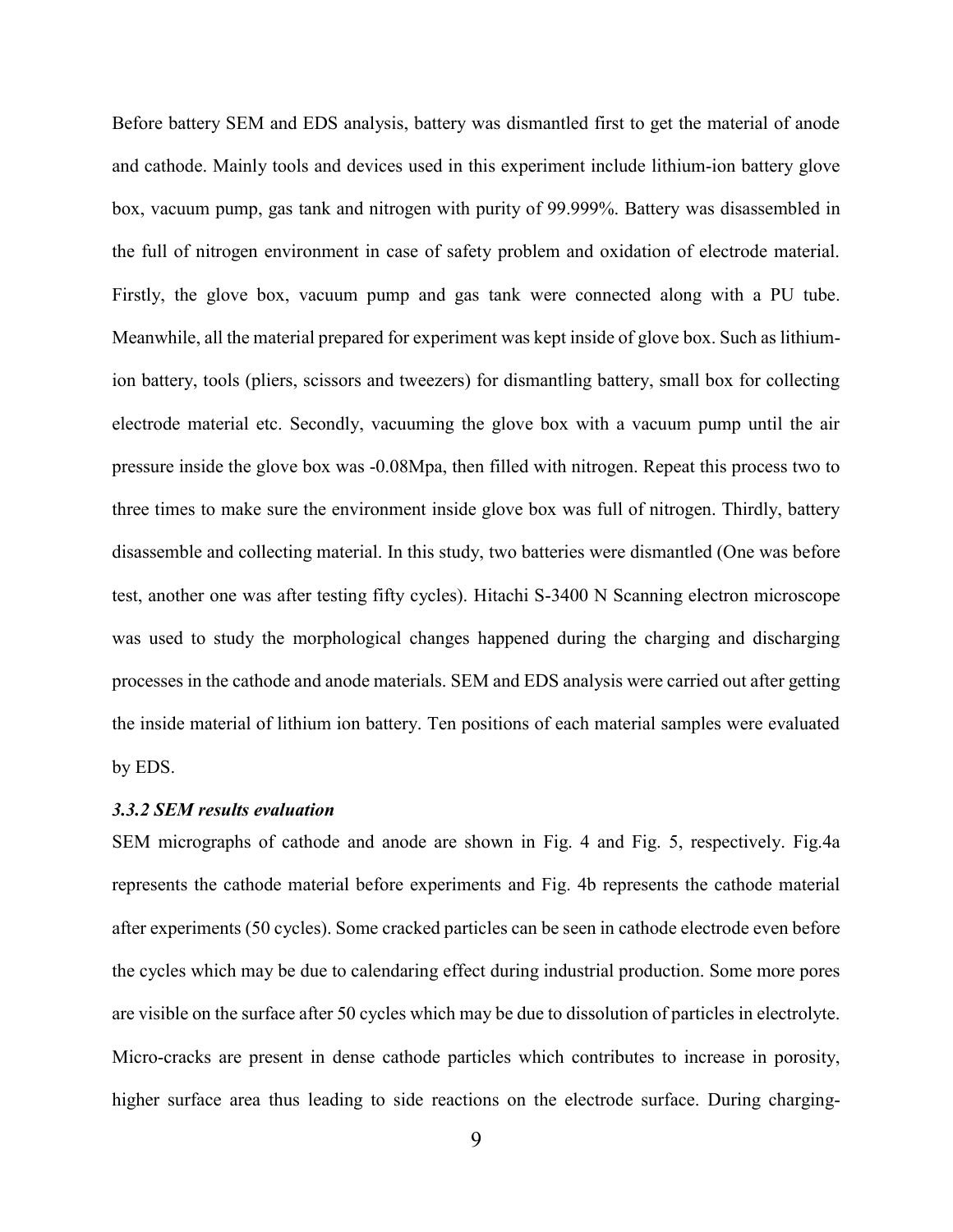discharging cycles, particles start compressing which resulted in the interparticle distance and generation of micro-cracks which leads propagation in the secondary particles. Increase in cracks results loss of connectivity at grains among primary particles, leading to cell degradation [30]. This diffusion and distribution have been further validated by EDS analysis.

Fig.5a represents the anode material before experiments and Fig. 5b represents the anode material after experiments (50 cycles). It can be seen in Fig. 5b that some white color small tiny particles precipitation was there on the surface of anode material after experiments which can be due to the formation of oxides and carbides, and diffusion of other cathode elements during charging and discharging of the battery. The figure shows some porosities and cracks which are generated during de-lithiation process by removal of Li ions from the Si/graphite anode material[31]. These cracks are also attributed to Si volume expansion during the cycles. These formations and diffusion may have led to a decrease in the battery capacity. The formations of these tiny particles have been further characterized by EDS.

#### **3.3.3** *EDS results evaluation*

The EDS spectrum and EDS mapping of cathode material before experiments have shown in Fig. 6. It has been depicted from the figure that elements O, Mn, Co, Ni of NMC (Ni-Mn-Co) cathode were distributed uniformly in the cathode suggesting good quality of cathode electrode. Li cannot be seen because the limitation of EDS to detect the low atomic number elements. The presence of carbon represents conductive carbon added to the cathode. The trace amount of aluminum is also detected which might have come from the aluminum film, located in the middle of cathode material. The total average Wt% of Ni-Co-Mn is 71.08% as well as the proportion of Ni-Co-Mn is 3.4: 1.1: 1.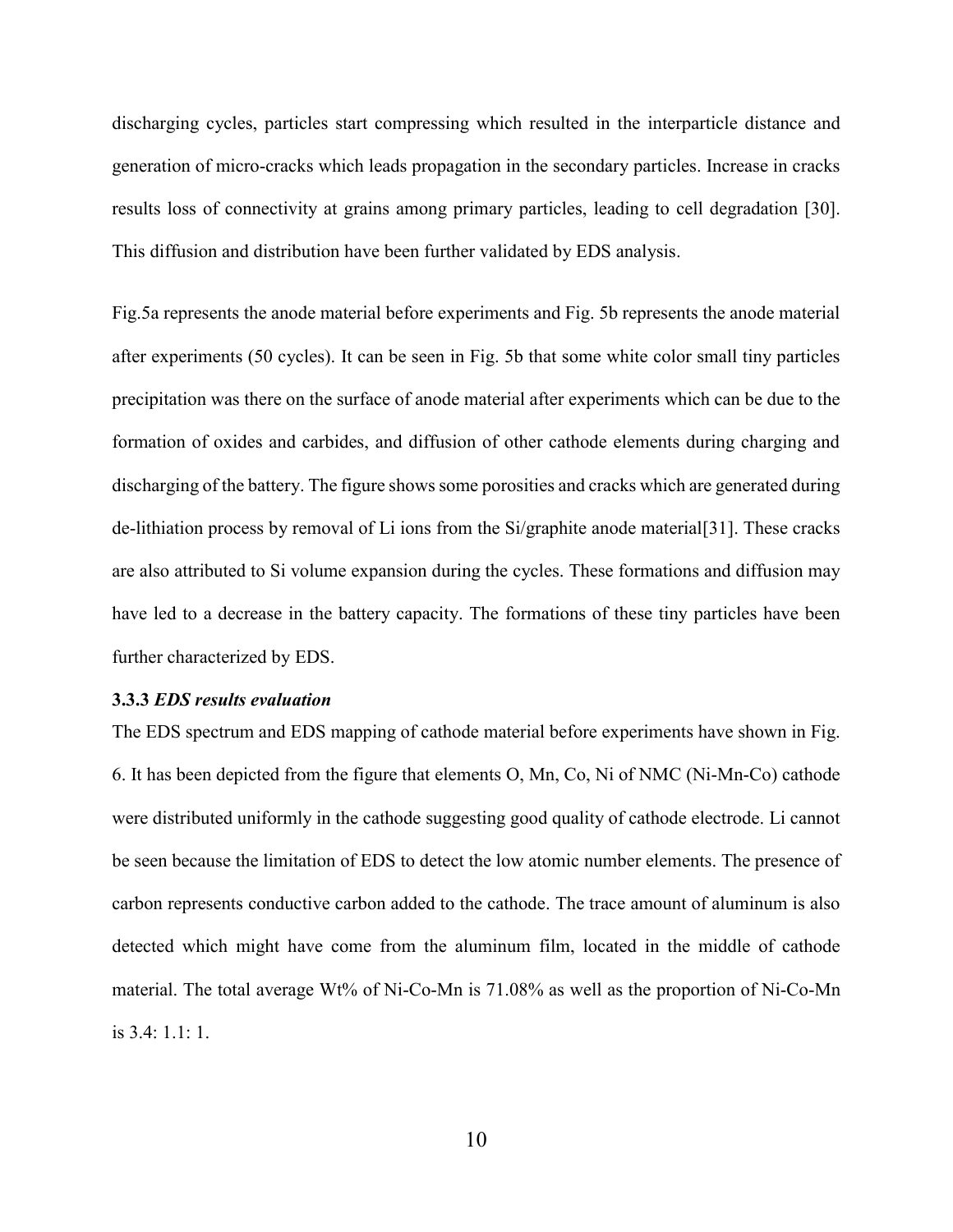The EDX spectrum and EDX mapping of cathode material after experiments have been represented in Fig. 7a. Other elements such as Si, P and S have been detected other than elements detected prior to experiments. Based on the elements exist in the electrolyte and electrode material of lithium ion battery, the source for the added element can be tracked [32-33]. The anode had supplied silicon and phosphorus to cathode, while the sulfur came from the electrolyte. All the contents change of elements are coupled with principle of lithium-ion battery reaction[34].

Table 4 has shown the change in elemental concentrations after the experiments. The presence of oxygen indicates oxidation of metals might have increased. The presence of Si, P and S shows insertion of these elements during electrochemical reactions. The major decrease in the concentration of Ni, Co and Mn can be seen here which might precipitate in the electrolyte or in the bottom of the cell walls and precipitated on the anode surface [35]. The major decrease in Ni was seen than other transition metals which is in line with the findings of Ko et al. [35]. The increase in aluminum concentration is again shows leaching of aluminum from the aluminum foil. Increase in the amount of F shows SEI thickening.

The EDX spectrum and EDX mapping of anode material before experiments have been represented in Fig.7b. It has been depicted from the figure that the elements of anode graphite (C), O, F, Si, P were distributed uniformly in the anode. The presence of the Cu is due to foil used over the anode. The average values weight percentage (Wt%) obtained from EDX spectrum of the anode elements of before and after experiments have been represented Table 5.

The new elements observed after experiments are Mn, Co, Ni and Al as shown in Fig.7c. The possible reason is leaching of the elements during the chemical reactions out of cathode and due to concentration gradient; they might have reached to the anode. Furthermore, due to the special construct of anode material, part of the elements in cathode will be absorbed in anode [36].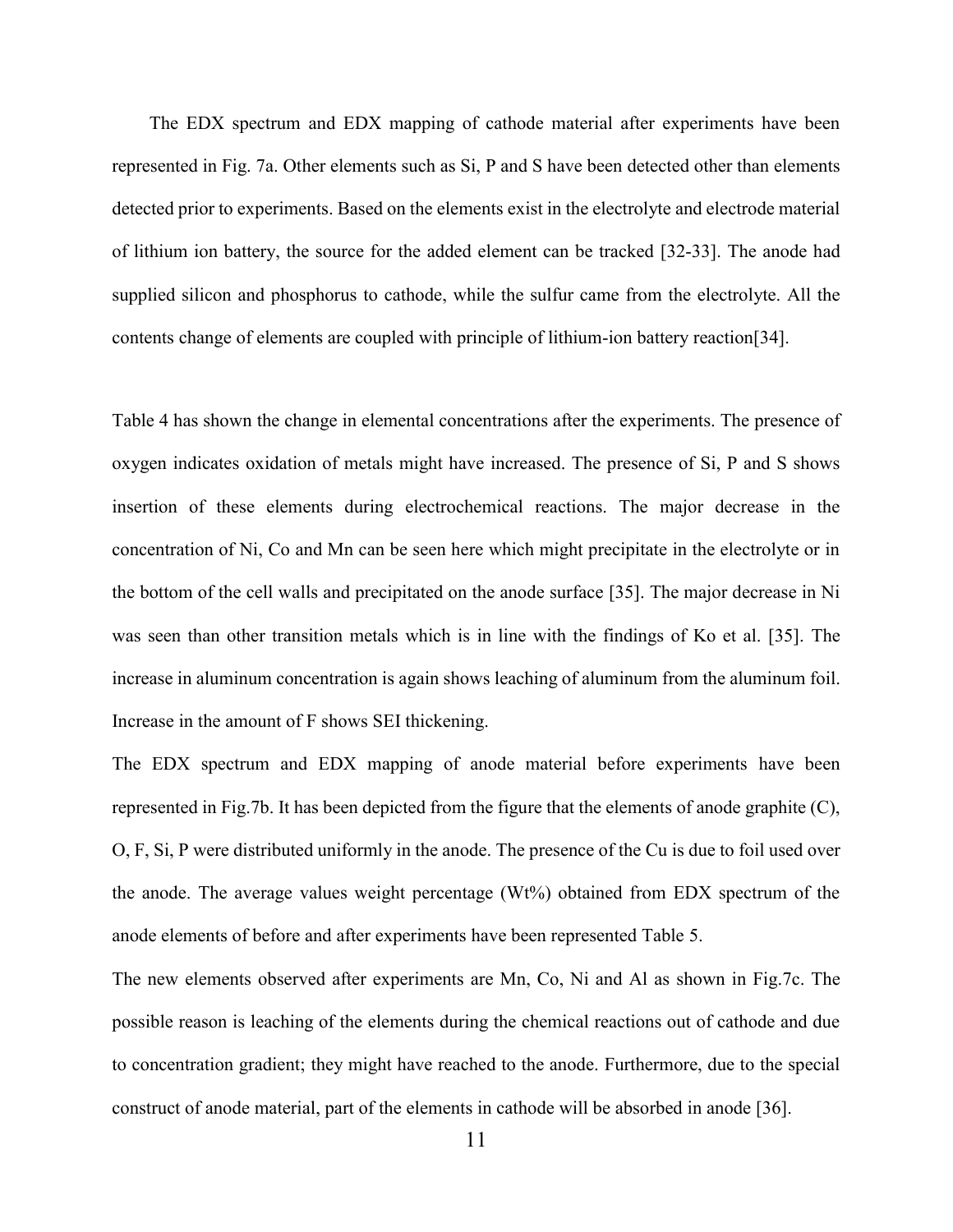In Table 5, the element contents of anode material are shown. No transition metal was present before the charging- discharging cycles showing good health of anode. The presence of transition metals after the cycling is due to precipitation of metal particles on the surface of anode electrodes as seen in Fig. 5b [35]. The leaching of transition metals has already been seen in cathode as stated in Table 4. It can be seen from the table that the carbon wt% reduced and oxygen is increased. The reason can be intercalation of carbon particles in the cathode electrode during the cycles. The changes are in other elements are not much. The lost silicon was intercalated at cathode during the reaction due to the gradient. It can be said that both anode and cathode are started to lose their structure and materials concentrations after 50 cycles. Understanding the materials behavior is important as the type and composition of materials affects the capacity degradation of the batteries significantly [36].

#### **3.4 Cyclic Voltammetry (CV) Testing**

For a spent lithium-ion battery, the relationship between voltage and current can also express the in-depth knowledge on rate of chemical reaction. Experiment procedures were set as step 5 (refer to Table 1) in Arbin system. The scanning voltage range was from 2.7 V to 4.25 V as the normal charging and discharging voltage is from 2.75 V to 4.2 V. The voltage scanning rate was 0.1mv/s. As Table 2 shown, CV procedure will perform after battery charging and discharging process of each cycle. Thus, 50 cycle data of CV can get for one cell. One cycle data usually contains more than 6000 groups data. In this study, average value of eight cells was taken. In addition, cycle one and cycle fifty results are shown in Fig. 7d. It can be seen that the tested lithium-ion batteries were not a pure reversible couples' system because the forward and reverse currents were not owned the same shape. However, the CV results of cycle one and cycle fifty are almost same which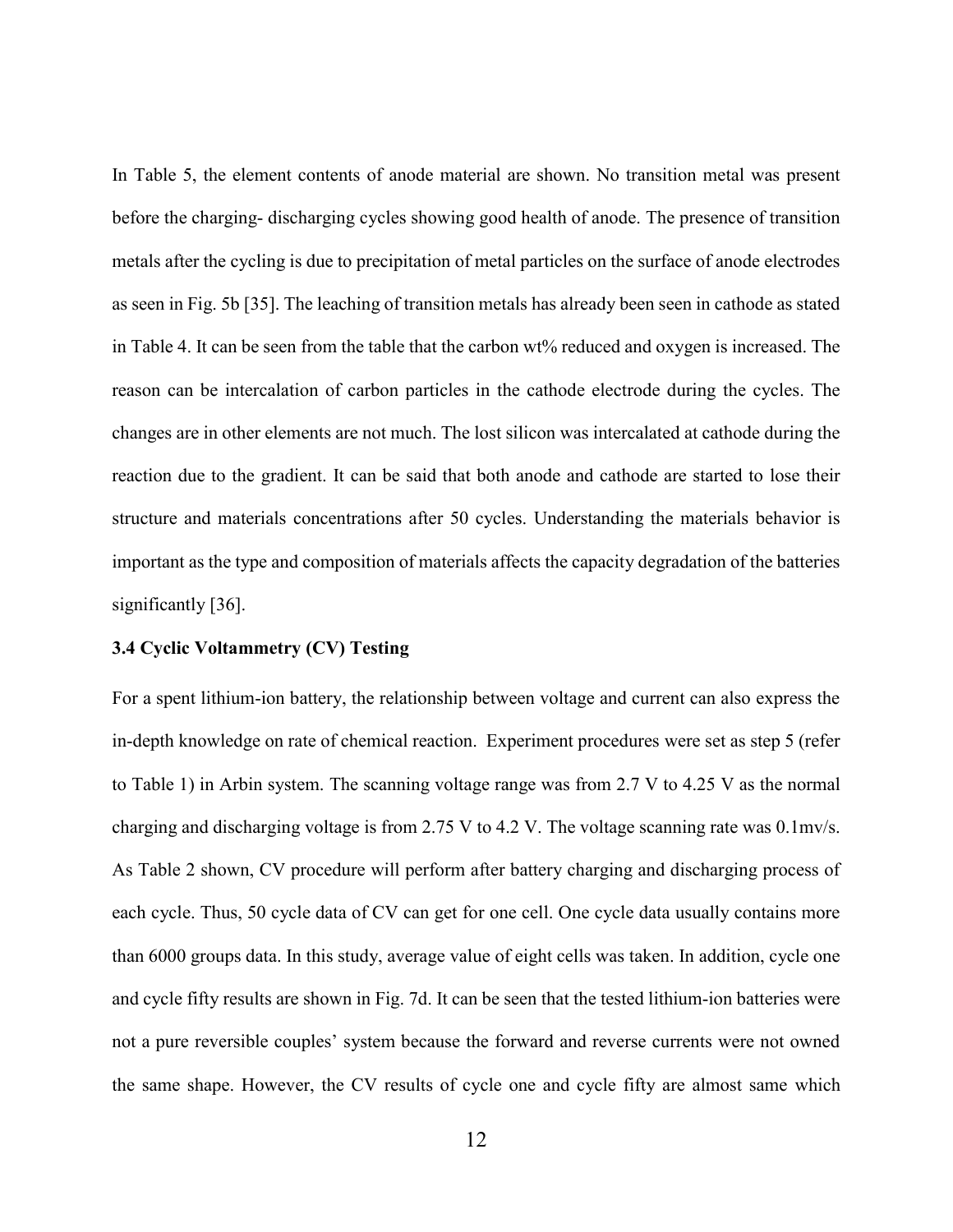suggests the battery's health was almost intact even after 50 cycles. Four positions were labelled as A, B, C and D in Fig. 7d. It can be seen that both the anodic peak current  $(i_{p,a})$  and cathodic peak current  $(i_{p,c})$  of cycle 1 was bigger than cycle 50 which suggests changes in the materials in the electrodes degrades the current extraction from the cells and thus leading to lower current values. However, cathodic peak potential  $(E_{p, \text{cathodic}})$  of cycle 1 was lesser than cycle 50 which could be due to less reversibility in the cell causing accumulation of ions causing higher potential drop. The broadened CV curves represent the formation of solid solution during the insertion and extraction of Li ions.

From the Fig. 7d, For cycle 1,  $i_{p,c}$  is 1.914 A,  $E_{p,cathodic}$  is 3.814 V.  $I_{p,a}$  is 1.709 and  $E_{p,anodic}$  is 3.396. The  $E^0$  is 3.607 V as calculated by the Nernst equation. In ideal conditions, the  $\Delta E_p$  should be 57 mV considering chemical stability of the analyte upon reduction and oxidation. Electrochemical reversibility refers to the electron transfer kinetics between the electrodes and analyte. Here, in our case, the  $\Delta E_p$  is 418 mV which is higher than the 57 mV so chemical reversibility was not fully retained ever after one cycle. That suggests the electrodes degradation started from the very first cycle but the reaction is still diffusion controlled. Cathode peak current is observed when the charge is diffused from the bulk to the electrode surface. The ions reduce at the electrode forms a diffusion layer which continues to grow during scan and slow down the mass transport of ions to the electrode thus leading to falling of the current received. At the sweeping voltage, it gets reversed and oxidation process starts if the reaction is reversible, which is similar to our case.

After cycle 50,  $i_{p,c}$  is 1.811 A,  $E_{p,cathodic}$  is 3.805 V.  $I_{p,a}$  is 1.642 and  $E_{p,anodic}$  is 3.412. Here, in this case, the  $\Delta E_p$  is 393 mV which is again higher than 57 mV but better than after cycle 1 which is quite interesting as after charging-discharging cycles, cattery performance reduces. It also suggests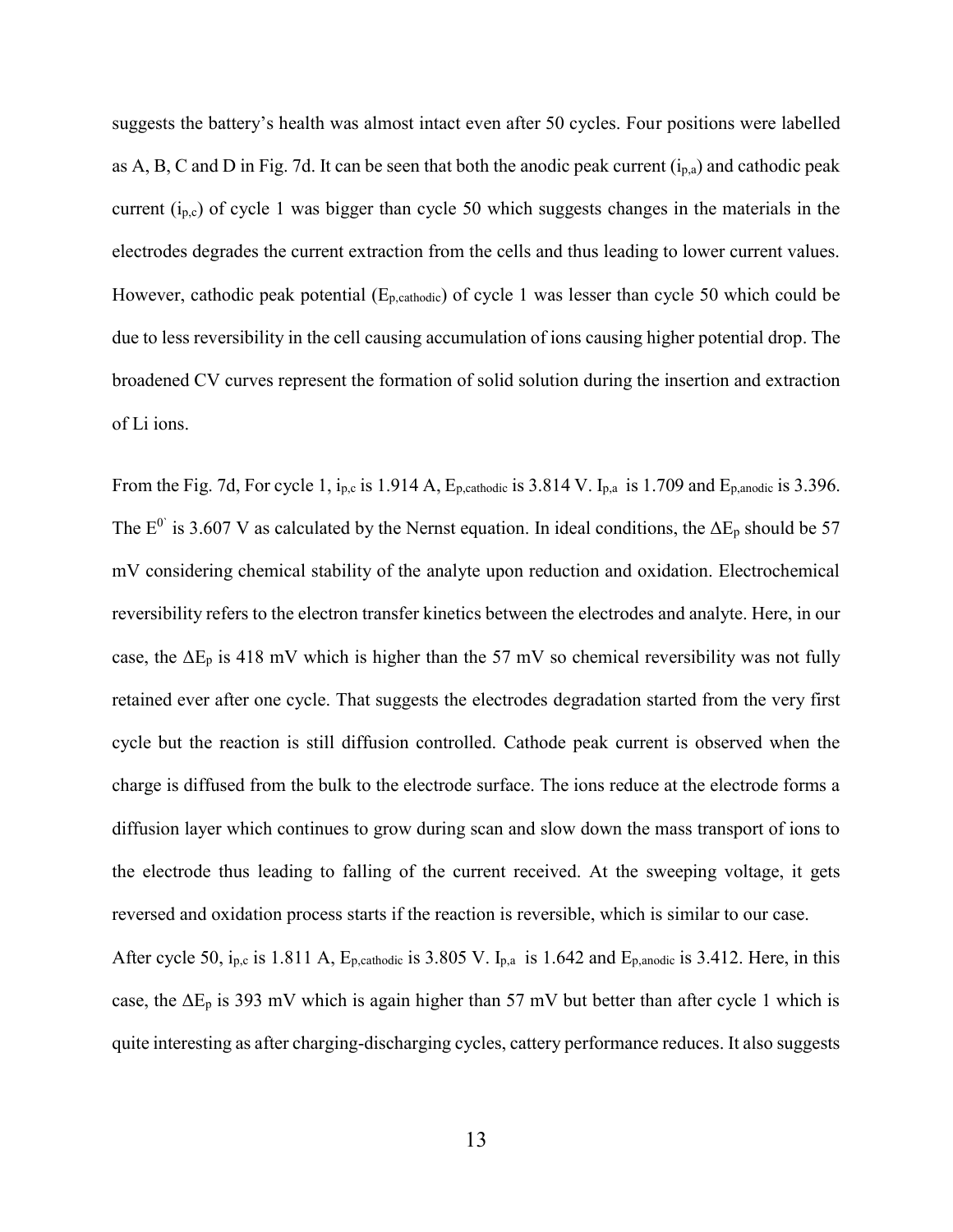that the battery performance was not very good initially and the change in the performance was negligible even after 50 cycles. However, changes are there.

The diffusion coefficient of lithium ions  $(D_{Li})$  in electrodes can be determined from Randles-Sevcik equation, after cycle 1 and cycle 50, respectively.

$$
i_p = 0.4463
$$
 nFAC (nFv D/RT)<sup>1/2</sup>

Whereas,  $i_p(A)$  is the current maximum, n is the number of electrons transfer per mole (n = 1), F (C/mol) is the Faraday constant, A (cm<sup>2</sup>) is the electrode area (0.785 cm<sup>2</sup>), C (mol/cm<sup>3</sup>) is the lithium concentration in the NMC electrode,  $v(V/s)$  is the scanning rate, D (cm<sup>2</sup>/s) is the lithium diffusion coefficient, R  $(J/K/mol)$  is the gas constant and T  $(K)$  is the temperature. The diffusion coefficient was found to of the order of  $10^{-12}$  cm<sup>2</sup>/s. The diffusion coefficient decreases from 2.59  $\times$  10<sup>-12</sup> cm<sup>2</sup>/s to 2.32  $\times$  10<sup>-12</sup> cm<sup>2</sup>/s. The change in diffusion coefficient is due to intercalation and formation of solid solution in the anode materials causing decrease in Li-ions for transfer. The change is minimal ensuring proper working condition of the battery.

#### **4. Conclusions**

A combined experimental-numerical framework is proposed to evaluate the remaining capacity, material behavior, ions concentration of remaining metals and current rate of chemical reactions, of spent Li-ion batteries accurately. Genetic programming is used to develop a model which uses experimental data to learn and then predict residual energy left in spent Li-ion batteries. The best GP model was able to predict residual energy with RMSE of .00155. It has been found from the GP model that the charging-discharging voltage has greater effect and current has least effect on the capacity of the battery. To improve the accuracy of GP model, the study on structural changes in the electrodes of battery is carried out. The significant changes in the electrode structure and elemental composition are highlighted after 50 cycles. Morphology of electrodes, change in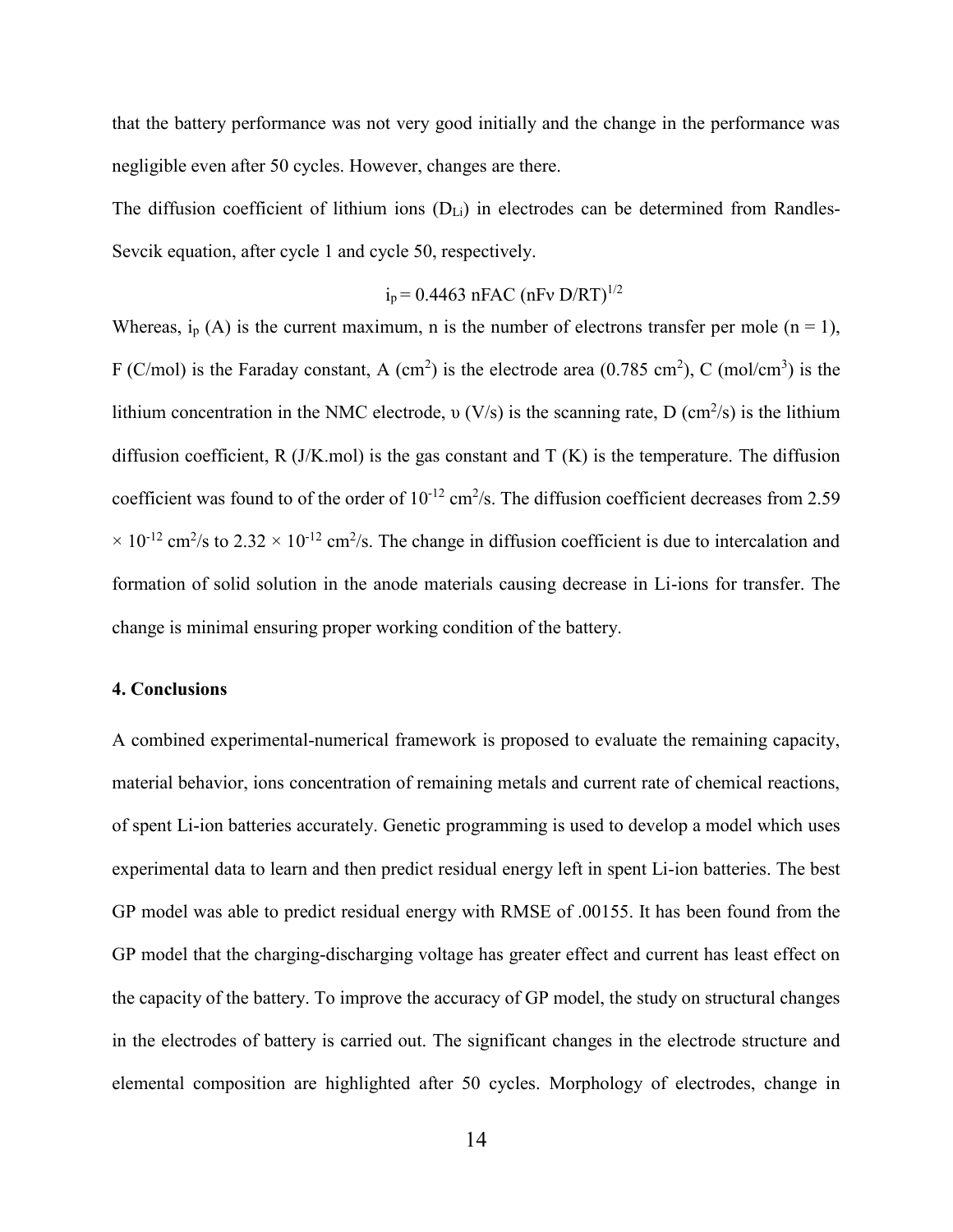elemental composition and CV behavior has been studied and discussed. The findings and analysis from the proposed study can pave the way for assisting experts in making decisions on which battery to be reused, re-manufacturing or recycled. Authors may consider using advanced optimization algorithms [37-39] such as those based on evolutionary principles (genetic algorithms, particle swarm optimization) involving uncertainties [40-41] in the design variables (stress, resistance, microstructure properties, etc.) and compare findings with respect to the present work.

#### **Acknowledgements**

Authors acknowledge Grant DMETKF2018019 by State Key Lab of Digital Manufacturing Equipment & Technology (Huazhong University of Science and Technology). Authors also like to acknowledge Shantou University Youth Innovation Talent Project (2016KQNCX053) supported by Department of Education of Guangdong Province and Shantou University Scientific research fund (NTF 16002). This study is also supported by grant of an International science  $\&$ technology collaboration project between China and Israel (No:2017A050501061) founded by Guangdong Science and Technology Department. Authors wish to acknowledge China Scholarship Council for providing Senior Scholarship to Mr. Ankit Goyal under Chinese Government Scholarship 2018-19 jointly with Ministry of Human Resource Development, Government of India.

### **References**

- [1] J. Du and D. Ouyang, "Progress of Chinese electric vehicles industrialization in 2015: A review," *Appl. Energy*, vol. 188, pp. 529–546, 2017.
- [2] Q. Qiao, F. Zhao, Z. Liu, S. Jiang, and H. Hao, "Cradle-to-gate greenhouse gas emissions of battery electric and internal combustion engine vehicles in China," *Appl. Energy*, vol. 204, pp. 1399–1411, 2017.
- [3] L. Yun *et al.*, "Metallurgical and mechanical methods for recycling of lithium-ion battery pack for electric vehicles," *Resour. Conserv. Recycl.*, vol. 136, no. April, pp. 198–208, 2018.
- [4] K. Wang, P. Pei, Y. Wang, C. Liao, W. Wang, and S. Huang, "Advanced rechargeable zincair battery with parameter optimization," *Appl. Energy*, vol. 225, no. May, pp. 848–856, 2018.
- [5] L. Mai, M. Yan, Y. Zhao, Track batteries degrading in real time. Nature, 2017,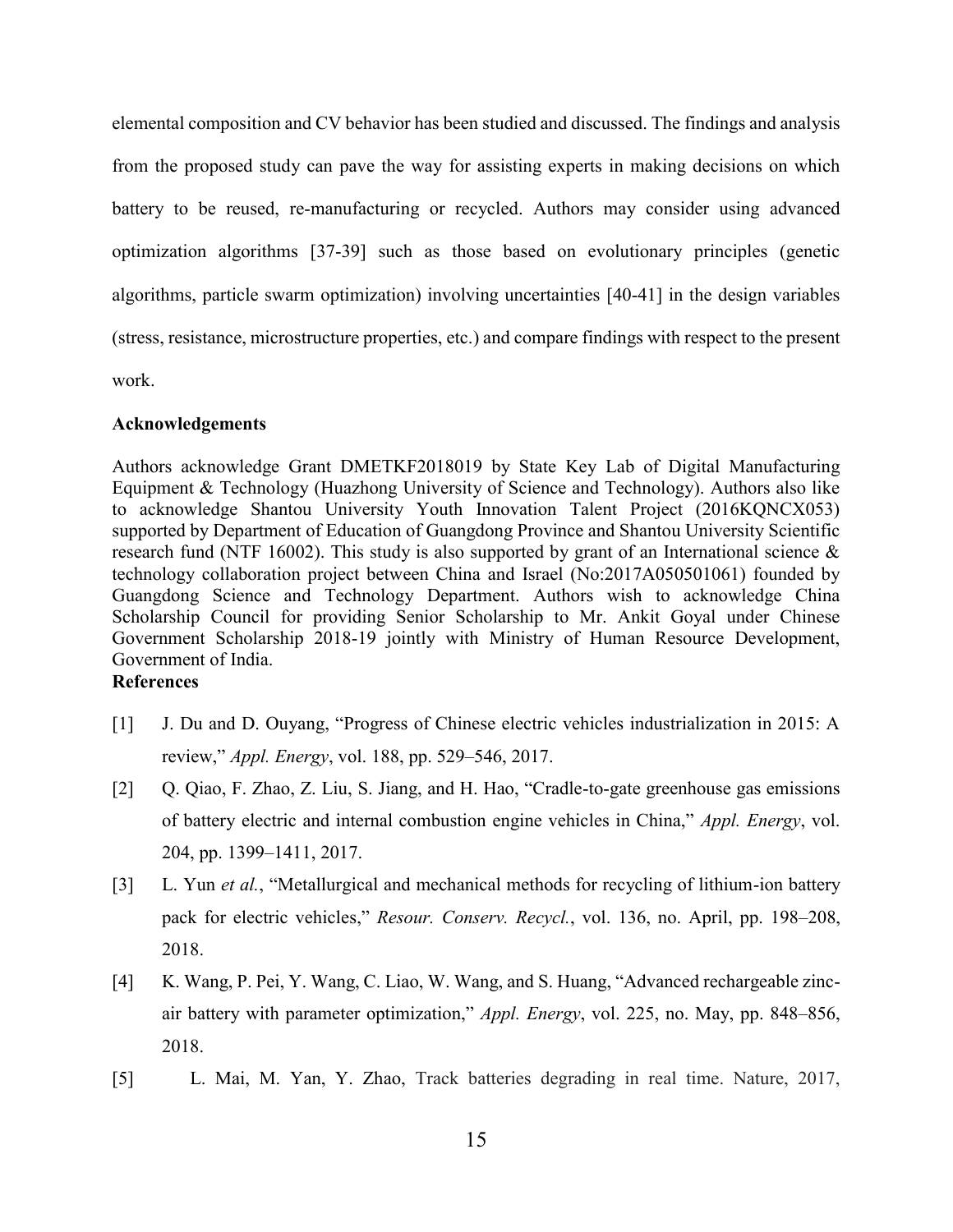546(7659):469

- [6] L. Gaines, "Lithium-ion battery recycling processes: Research towards a sustainable course," *Sustain. Mater. Technol.*, vol. 17, p. e00068, 2018.
- [7] M. S. H. Lipu *et al.*, "A review of state of health and remaining useful life estimation methods for lithium-ion battery in electric vehicles: Challenges and recommendations," *J. Clean. Prod.*, vol. 205, pp. 115–133, 2018.
- [8] W. Nam, J. Y. Kim, and K. Y. Oh, "The characterization of dynamic behavior of Li-ion battery packs for enhanced design and states identification," *Energy Convers. Manag.*, vol. 162, no. February, pp. 264–275, 2018.
- [9] X. Kong, Y. Zheng, M. Ouyang, L. Lu, J. Li, and Z. Zhang, "Fault diagnosis and quantitative analysis of micro-short circuits for lithium-ion batteries in battery packs," *J. Power Sources*, vol. 395, no. February, pp. 358–368, 2018.
- [10] L. H. Saw *et al.*, "Novel thermal management system using mist cooling for lithium-ion battery packs," *Appl. Energy*, vol. 223, no. April, pp. 146–158, 2018.
- [11] A. Garg, F. C. Fangyuan Chen, and J. Z. Jian Zhang, "State-of-the-art of designs studies for batteries packs of electric vehicles," *IET Int. Conf. Intell. Connect. Veh. (ICV 2016)*, p. 29 (6 .)-29 (6 .), 2016.
- [12] M. Aneke and M. Wang, "Energy storage technologies and real life applications A state of the art review," *Appl. Energy*, vol. 179, pp. 350–377, 2016.
- [13] J. Remmlinger, M. Buchholz, M. Meiler, P. Bernreuter, and K. Dietmayer, "State-of-health monitoring of lithium-ion batteries in electric vehicles by on-board internal resistance estimation," *J. Power Sources*, vol. 196, no. 12, pp. 5357–5363, 2011.
- [14] J. Y. Wang Qiuting Lu Yunhao, "State of Health Estimation for Lithium-ion Battery Based on D-UKF," *Int. J. Hybrid Inf. Technol.*, vol. 8, no. 7, p. 16, 2015.
- [15] J. Li, K. Adewuyi, N. Lotfi, R. G. Landers, and J. Park, "A single particle model with chemical/mechanical degradation physics for lithium ion battery State of Health (SOH) estimation," *Appl. Energy*, vol. 212, no. July 2017, pp. 1178–1190, 2018.
- [16] D. Yang, Y. Wang, R. Pan, R. Chen, and Z. Chen, "State-of-health estimation for the lithium-ion battery based on support vector regression," *Appl. Energy*, vol. 227, no. May 2017, pp. 273–283, 2017.
- [17] Z. Ma, Z. Wang, R. Xiong, and J. Jiang, "A mechanism identification model based state-of-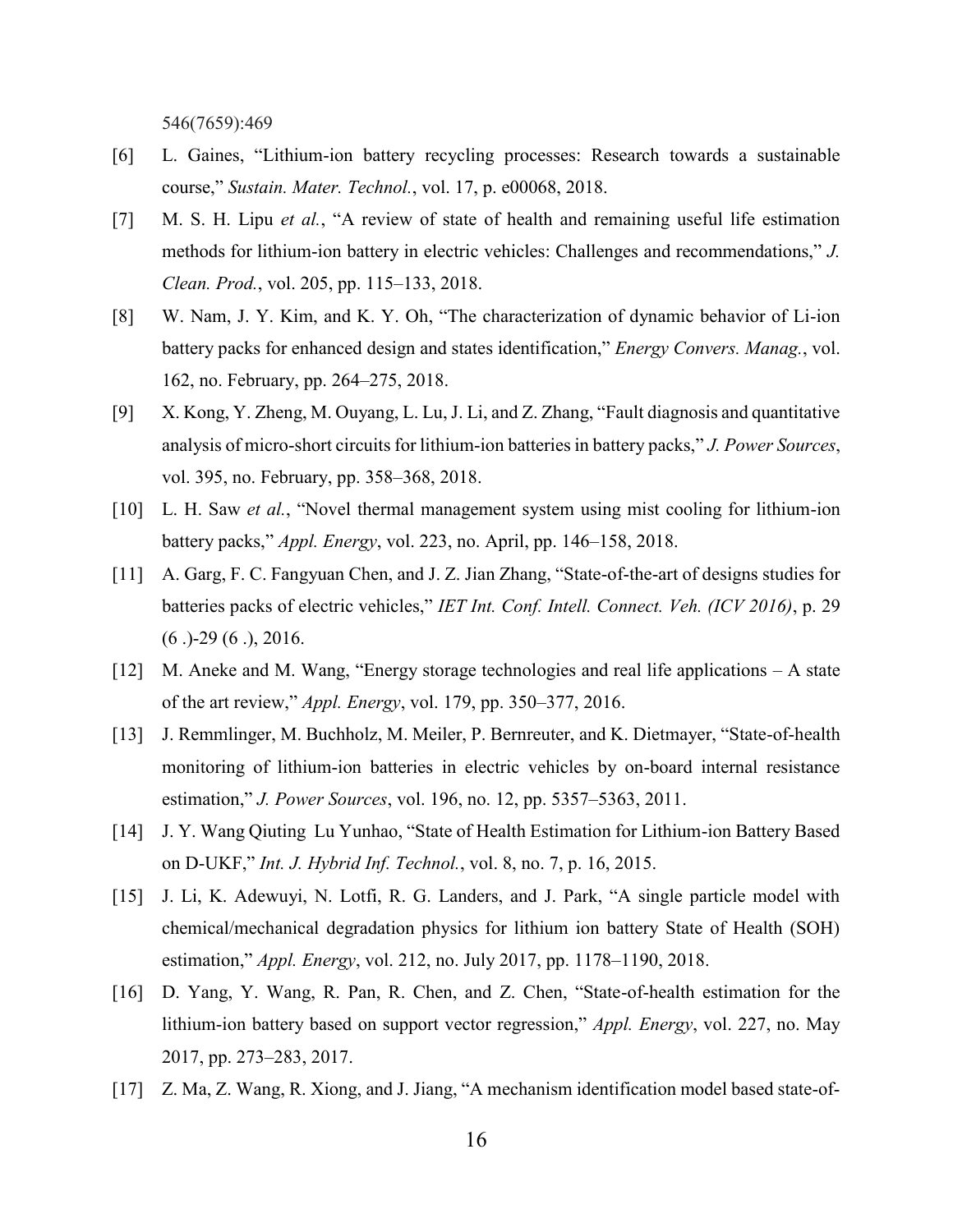health diagnosis of lithium-ion batteries for energy storage applications," *J. Clean. Prod.*, vol. 193, pp. 379–390, 2018.

- [18] M. Berecibar, I. Gandiaga, I. Villarreal, N. Omar, J. Van Mierlo, and P. Van Den Bossche, "Critical review of state of health estimation methods of Li-ion batteries for real applications," *Renew. Sustain. Energy Rev.*, vol. 56, pp. 572–587, 2016.
- [19] J. Cannarella and C. B. Arnold, "State of health and charge measurements in lithium-ion batteries using mechanical stress," *J. Power Sources*, vol. 269, pp. 7–14, 2014.
- [20] Y. Chen, G. Liu, Z. Zhang, and S. Hou, "Integrated design technique for materials and structures of vehicle body under crash safety considerations," *Struct. Multidiscip. Optim.*, vol. 56, no. 2, pp. 455–472, 2017.
- [21] M. Foster, P. Isely, C. R. Standridge, and M. M. Hasan, "Feasibility assessment of remanufacturing, repurposing, and recycling of end of vehicle application lithium-ion batteries," *J. Ind. Eng. Manag.*, vol. 7, no. 3, pp. 698–715, 2014.
- [22] M. Hyman, B. Turner, and A. Carpintero, *Guidelines for National Waste Management Strategies: Moving from Challenges to Opportunities*. 2013.
- [23] A. C. Sonoc, J. Jeswiet, N. Murayama, and J. Shibata, "A study of the application of Donnan dialysis to the recycling of lithium ion batteries," *Hydrometallurgy*, vol. 175, no. May 2017, pp. 133–143, 2018.
- [24] J. Wei *et al.*, "Reuse of Ni-Co-Mn oxides from spent Li-ion batteries to prepare bifunctional air electrodes," *Resour. Conserv. Recycl.*, vol. 129, no. October 2017, pp. 135–142, 2018.
- [25] S. Sharma, A. Goyal, L. Gao, X. Niu, A. Garg, X. Meijuan, J. Sandoval, Thermal perfromance of heat thin film gauges of gold, silver and nanocomposite, Applied Thermal Engineering, 147, 545-550, 2019.
- [26] L. Yun, A. Goyal, V. P. Singh, L. Gao, X. Peng, X. Niu, C.T. Wang, A. Garg, Experimentally coupled predictive modelling based recycling of waste printed circuit boards for maximum extraction of copper, Journal of Cleaner Production, 218, 763-771, 2019.
- [27] V. Vijayaraghavan, E. V. Lau, A. Goyal, X. Niu, A. Garg, L. Gao, Design of explicit models for predicting the efficiency of heavy oil-sand detachment process by floatation technology, Measurement 137, 122-129, 2019.
- [28] A. Garg and K. Tai, "Comparison of regression analysis, artificial neural network and genetic programming in handling the multicollinearity problem," *Model. Identif. Control*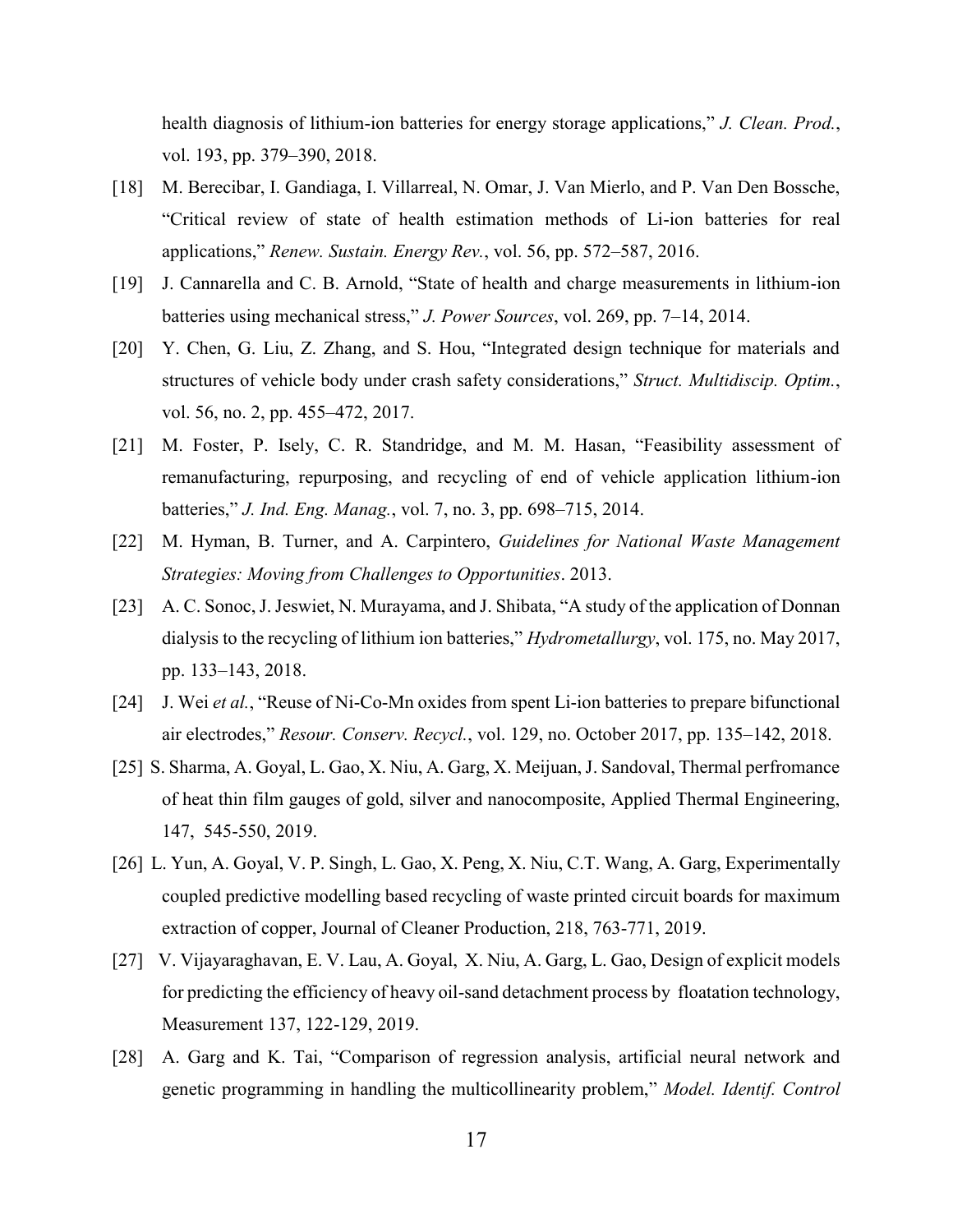*(ICMIC), 2012 Proc. Int. Conf.*, pp. 353–358, 2012.

- [29] A. Garg and K. Tai, "Review of genetic programming in modeling of machining processes," *Model. Identif. Control (ICMIC), 2012 Proc. Int. Conf.*, pp. 653–658, 2012.
- [30] X. Li, A. M. Colclasure, D. P. Finegan, D. Ren, Y. Shi, X. Feng, L. Cao, Y. Yang, K. Smith, Degradation Mechanisms of High Capacity 18650 Cells Containing Si-Graphite Anode and Nickel-Rich NMC Cathode, Electrochimica Acta 297 , 2019, 1109-1120.
- [30] Q. Wu *et al.*, "Investigations on the Si Thin Films as Anode of Lithium Ion Batteries," *ACS Appl. Mater. Interfaces*, p. acsami.7b13980, 2018.
- [31] A. Mishra *et al.*, "Electrode Materials for Lithium-ion Batteries," *Mater. Sci. Energy Technol.*, 2018.
- [32] G. E. Blomgren, "The Development and Future of Lithium Ion Batteries," *J. Electrochem. Soc.*, vol. 164, no. 1, pp. A5019–A5025, 2017.
- [33] N. Nitta, F. Wu, J. T. Lee, and G. Yushin, "Li-ion battery materials: Present and future," *Mater. Today*, vol. 18, no. 5, pp. 252–264, 2015.
- [34] F. Leng, Z. Wei, C. M. Tan, and R. Yazami, "Hierarchical degradation processes in lithiumion batteries during ageing," *Electrochim. Acta*, vol. 256, pp. 52–62, 2017.
- [35] D. S. Ko, J. N. Park, S. Park, Y. N. Ham, S. J. Ahn, J. H. Park, H. N. Han, E. Lee, W. S. Jeon, C. Jung, Microstructural visualization of compositional changes induced by transtition metal dissolution in Ni-rich layered cathode materials by high-resolution particle analysis, Nano Energy 56, 2019, 434-442.
- [36] Q. Wei, F. Xiong, S. Tan, L. Huang, E. H. Lan, B. Dunn, L. Mai, Porous One-Dimensional Nanomaterials: Design, Fabrication and Applications in Electrochemical Energy Storage, Advanced Materials, 2017, 29 (20):1602300.
- [37] Garg, A., Shankhwar, K., Jiang, D., Vijayaraghavan, V., Panda, B. N., & Panda, S. S. (2018). An evolutionary framework in modelling of multi-output characteristics of the bone drilling process. Neural Computing and Applications, 29(11), 1233-1241.
- [38] Shui, L., Chen, F., Garg, A., Peng, X., Bao, N., & Zhang, J. (2018). Design optimization of battery pack enclosure for electric vehicle. Structural and Multidisciplinary Optimization, July 2018, Volume 58, Issue 1, pp 331–347
- [39] Garg, A., Peng, X., Le, M. L. P., Pareek, K., & Chin, C. M. M. (2018). Design and analysis of capacity models for Lithium-ion battery. Measurement, 120, 114-120.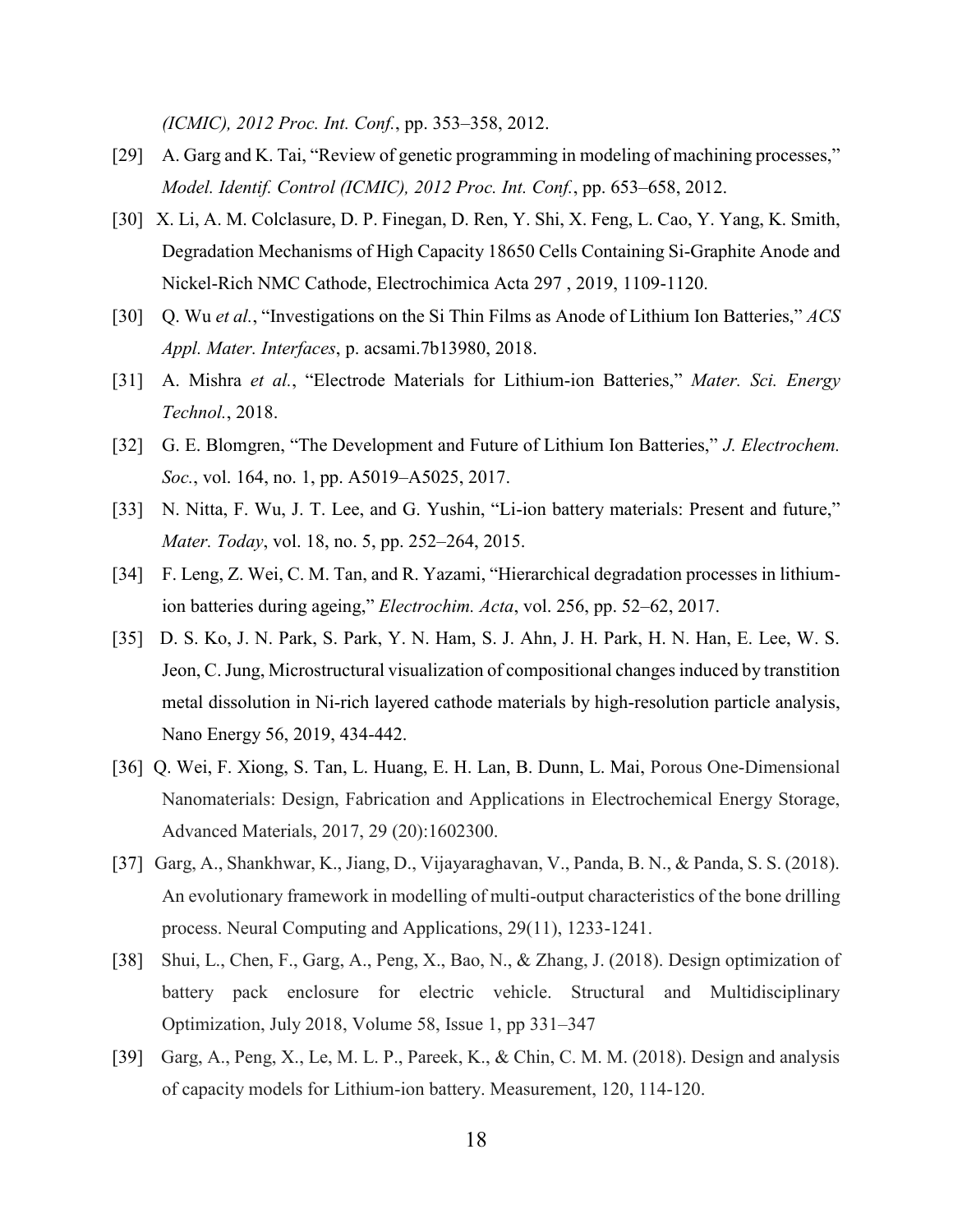- [40] Lam, J.S.L. and Bai, X. 2016. A quality function deployment approach to improve maritime supply chain resilience, Transportation Research Part E, Vol. 92, pp. 16-27
- [41] Zhang, Y. and Lam, J.S.L. 2015. Reliability analysis of offshore structures within a time varying environment, Stochastic Environmental Research and Risk Assessment, Vol. 29(6), pp. 1615-1636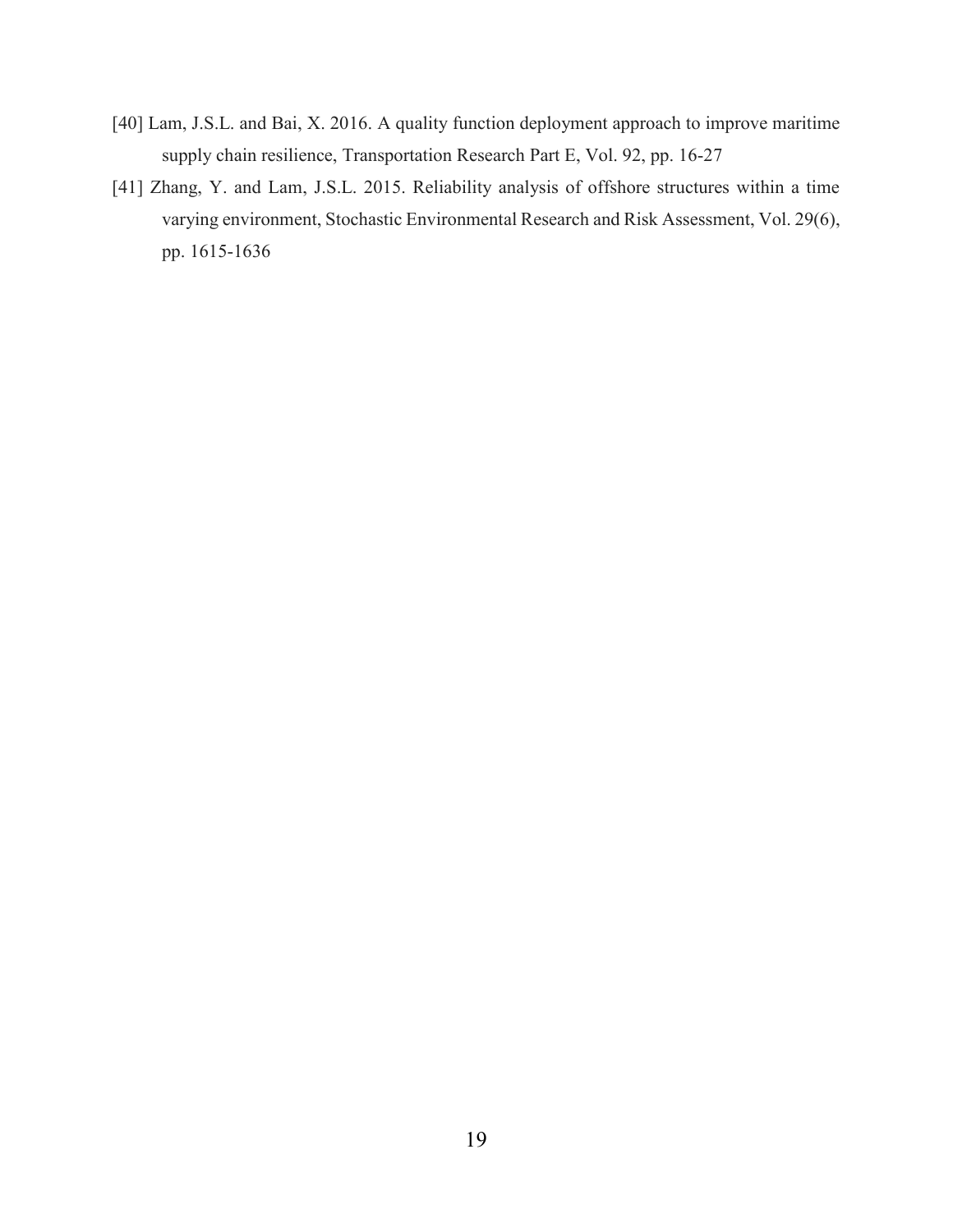# **Figures:**



**Fig. 1.** Framework of research problem statement



**Fig. 2.** Battery dismantling process for the experimental set up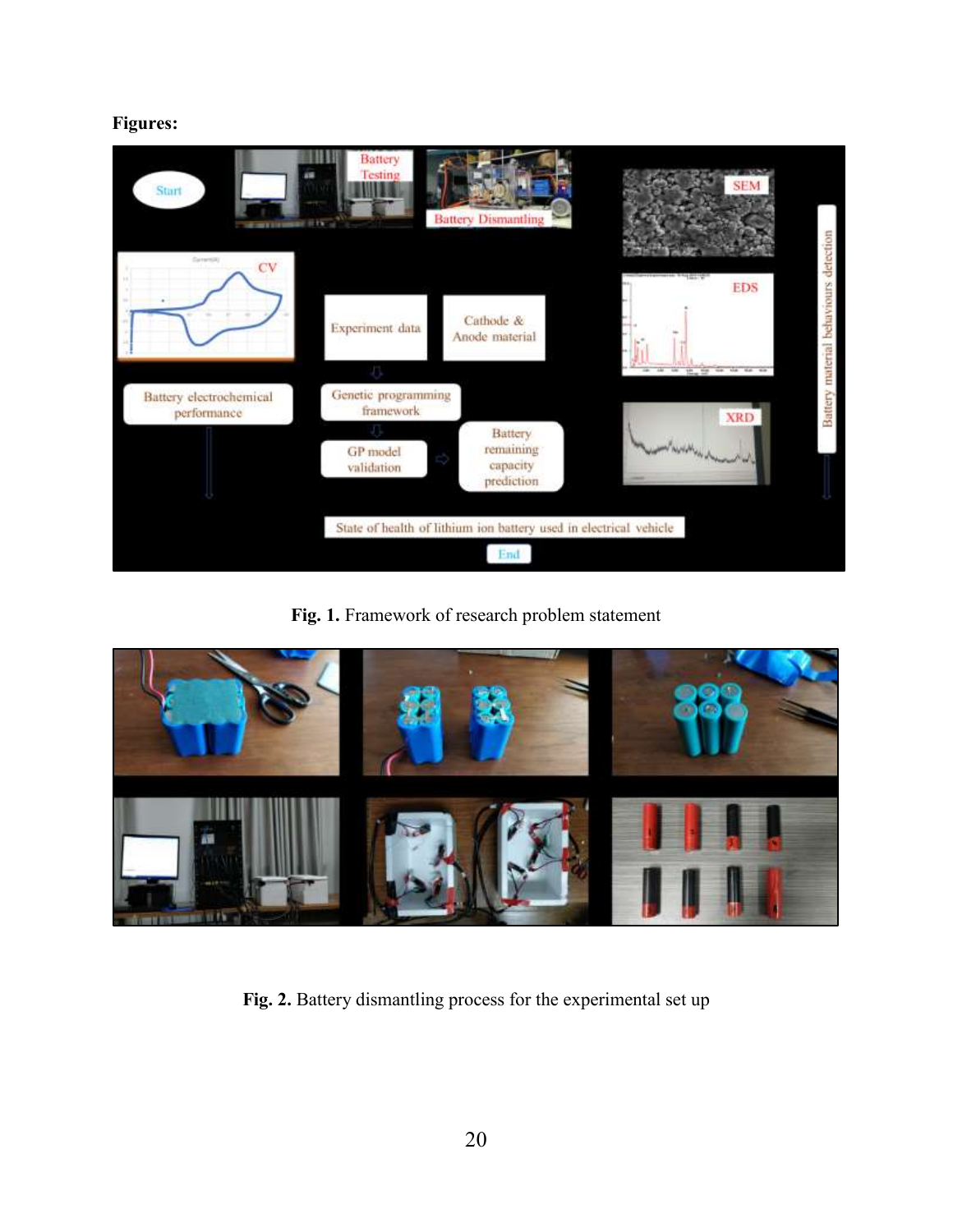

**Fig. 3.** Relationship between capacity-predicted versus capacity-actual: a) for every cycle, b) in



**Fig. 4.** Scanning electron microscope (SEM) micrographs of cathode material (a) before and (b) after experiments (50 cycles)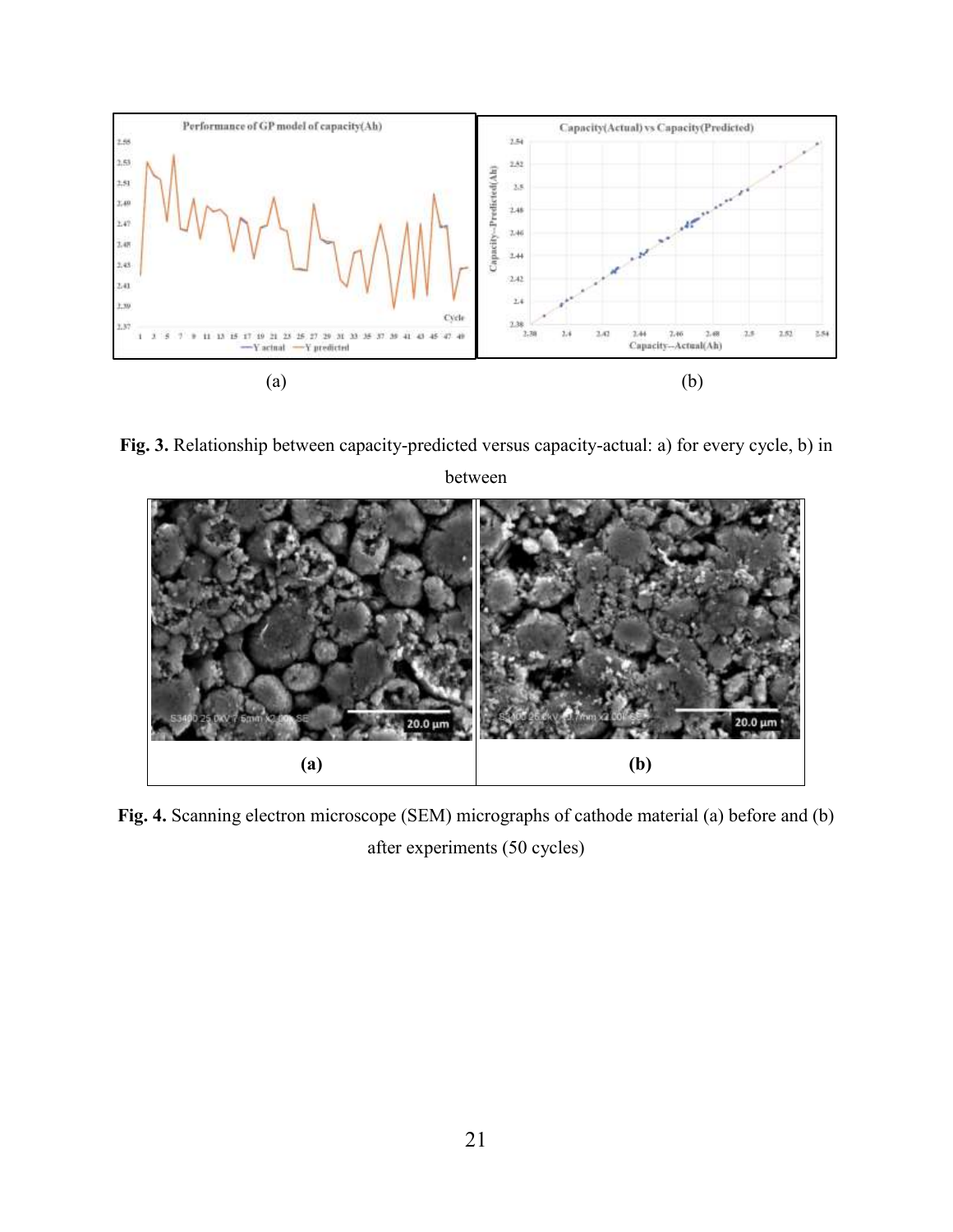

**Fig. 5.** SEM micrographs of anode material (a) before, (b) after experiments (50 cycles



**Fig. 6.** EDS results of cathode material of the new battery before the experiment



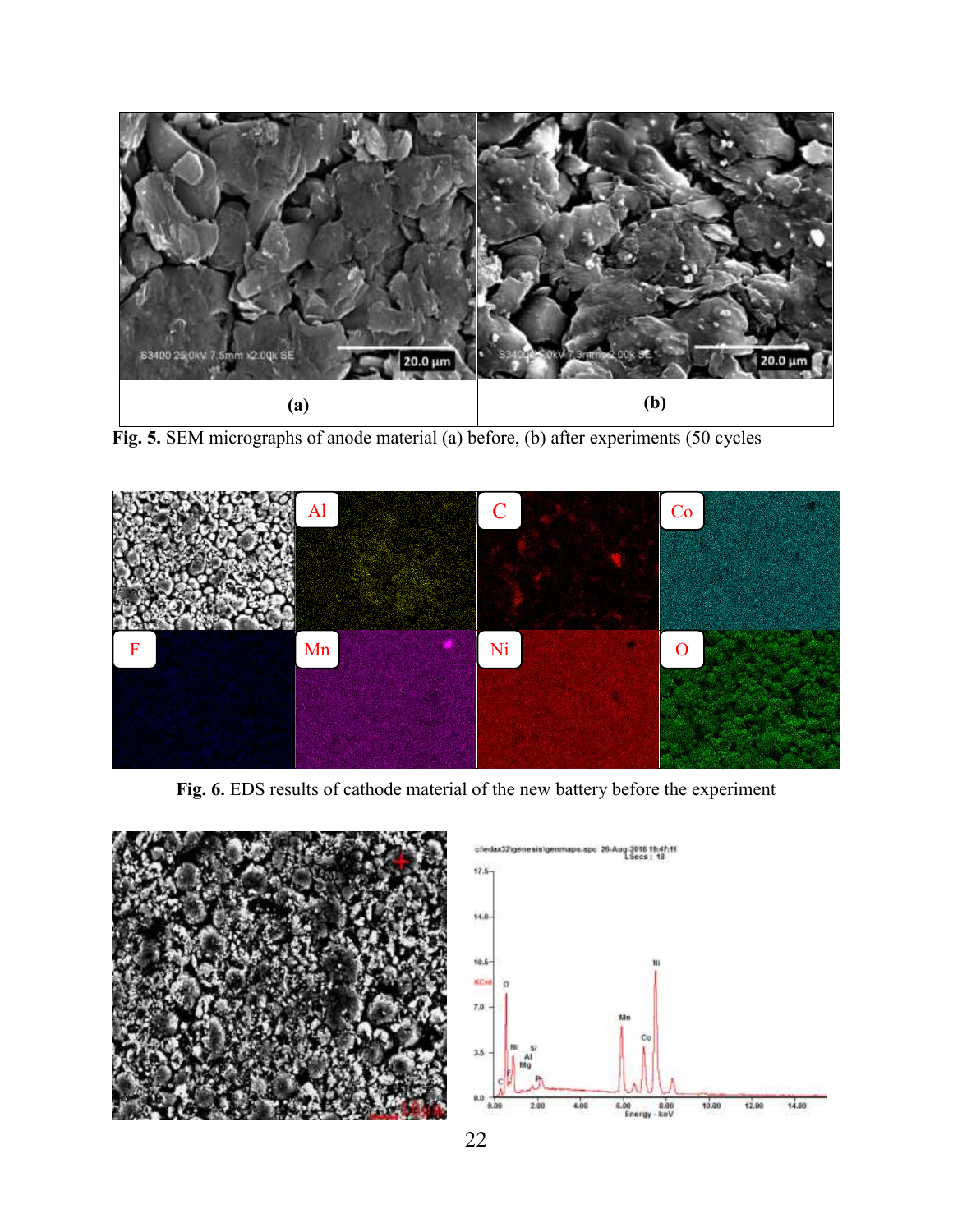

(b)

23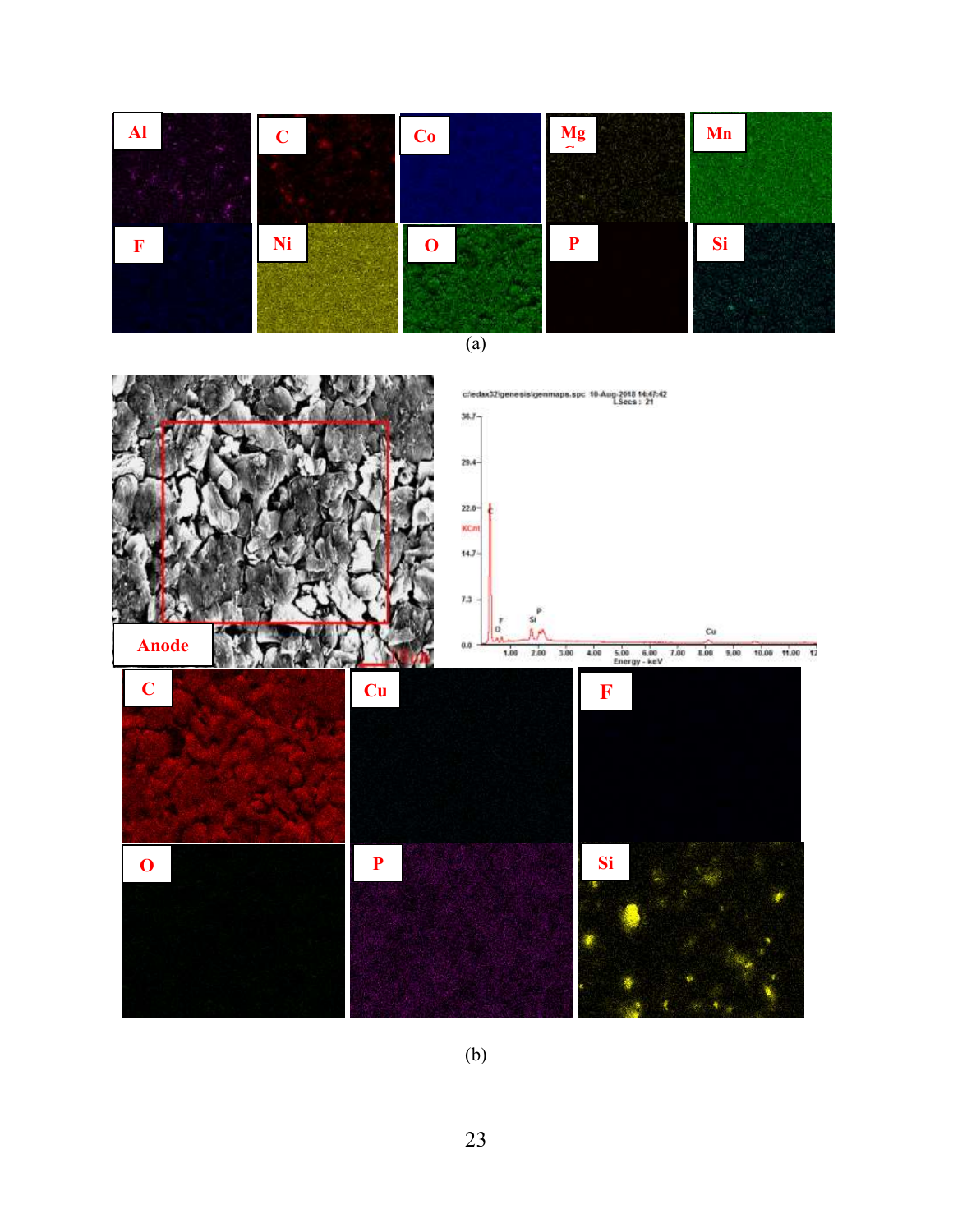

(c)

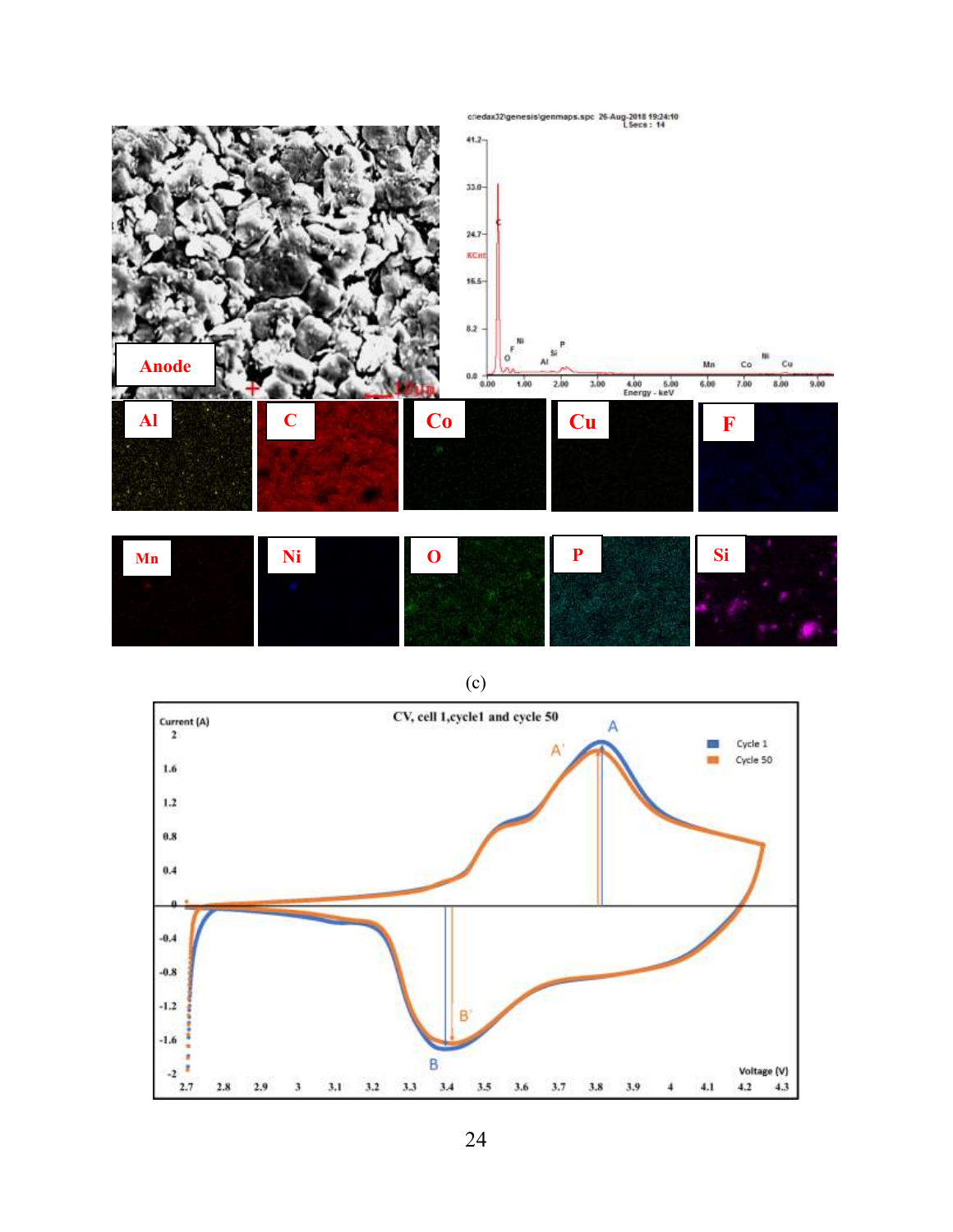## **(d)**

**Fig. 7.** SEM, EDS and CV tests (a) EDS results of cathode material – after experiment (b) EDS results of anode material of new battery before experiment (c) EDS results of anode material – after experiment (d) Cyclic voltammetry testing results of cycle 1 and cycle 50: point A (3.814, 1.914), point B (3.396, -1.709), point A' (3.805, 1.811), point B' (3.412, -1.642).

## **Tables**

#### **Table 1** Details of Battery pack

| Parameters            | Definition / value                                  |
|-----------------------|-----------------------------------------------------|
| Battery pack          | 12 cells, three series and four parallels connected |
| Nominal voltage       | 11.1 V                                              |
| working voltage       | $9-12.6$ V                                          |
| Capacity              | 12000 mAh                                           |
| Working current       | $0-6A$                                              |
| Cycle times           | ${}_{800}$                                          |
| Shape size            | $54$ mm*72mm*69mm                                   |
| Manufacturing company | Xingyuan Electronic Technology Co., Ltd.            |
| Battery pack model    | DGY18650-3S2P                                       |

**Table 2** Comprehensive battery testing procedures

| <b>Step</b>    | <b>Control Type</b>     | <b>Control value</b> | <b>Extra Control Value 2</b>     |  |  |  |  |
|----------------|-------------------------|----------------------|----------------------------------|--|--|--|--|
|                | <b>Constant Current</b> | Current: 1.3A        | Charging Current $\leq 0.05A$    |  |  |  |  |
|                | Constant Voltage        | Voltage: 4.2V        |                                  |  |  |  |  |
|                | Charging                |                      |                                  |  |  |  |  |
| $\overline{2}$ | Rest                    | Time: 30 min.        |                                  |  |  |  |  |
| 3              | <b>Constant Current</b> | Current: $-1.3 A$    | Discharging<br>Voltage<br>$\leq$ |  |  |  |  |
|                | Discharging             |                      | 2.75V                            |  |  |  |  |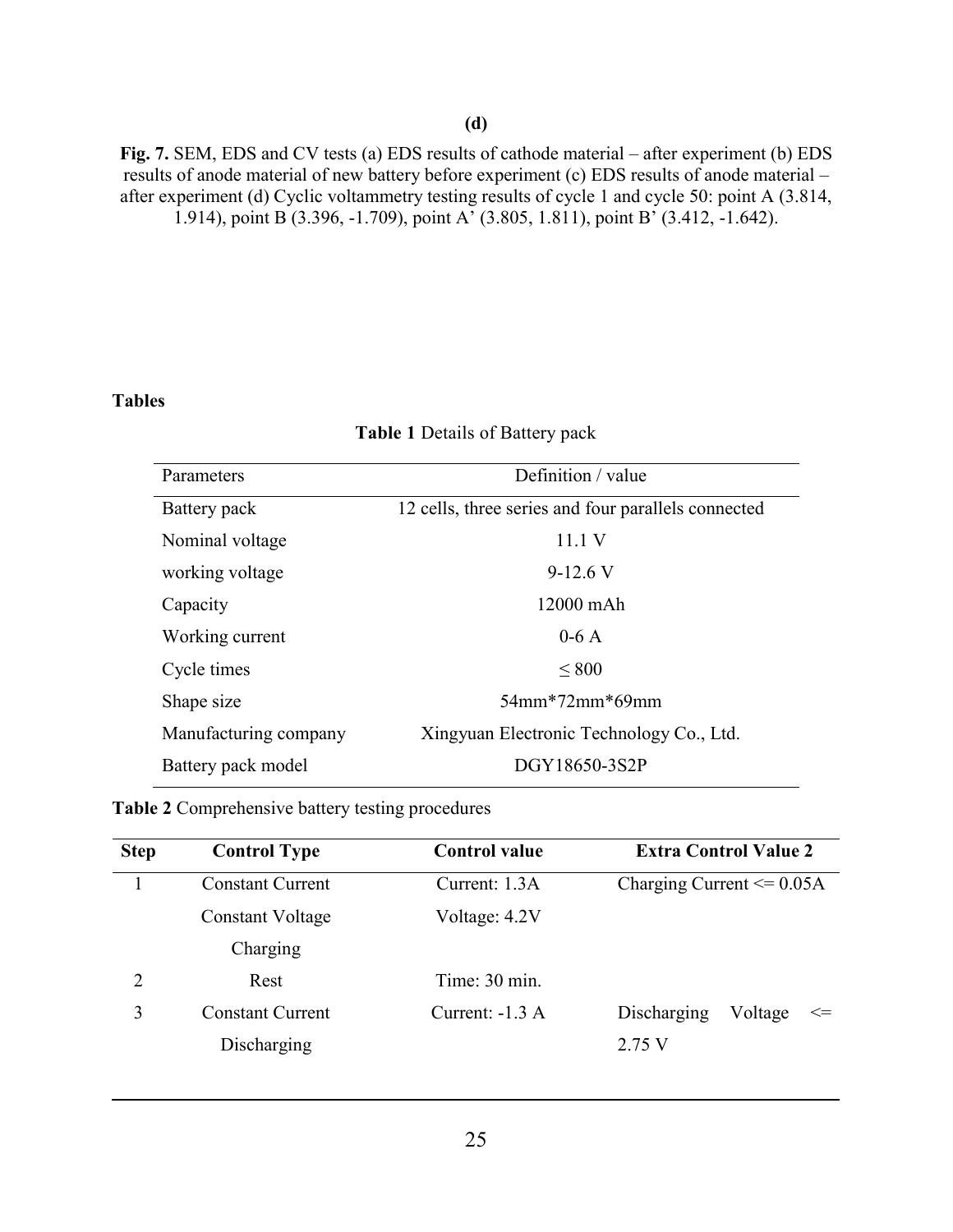| $\overline{4}$ | Rest                | Time: 30 min                |                            |
|----------------|---------------------|-----------------------------|----------------------------|
| 5              | Cyclic voltammetry  | Voltage scan range: $2.7 -$ | Time consuming: $08:37:30$ |
|                |                     | 4.25 V                      |                            |
|                |                     | Scan rate: $0.1$ mV/s       |                            |
| 6              | Rest                | Time: 5 min                 |                            |
| 7              | Internal resistance | Amp: $1.3$ ; ms:10          |                            |
| 8              | Rest                | Time: 5 min                 |                            |
| 9              | Cycle               | Cycle number: 50            | Cycle step: 1-8            |

# **Table 3** Parameters setting for GP

| Parameter                       | <b>Setting</b>                              |
|---------------------------------|---------------------------------------------|
|                                 | Voltage, current, temperature, cycle number |
| Input                           | and internal resistance                     |
| Output                          | Capacity                                    |
| Training data                   | 80%                                         |
| Testing data                    | 20%                                         |
| The number of generations       | 350                                         |
| The population size.            | 400                                         |
| The maximum number of genes     | 6                                           |
| Gene multigene                  | True                                        |
| <b>Mathematical Function</b>    | Times, Minus, Plus, Psqroot, Plog, Square,  |
|                                 | Tanh, Tan, Iflte, Sin, Cos, Exp             |
| Simulation runs of GP mechanism | 20                                          |

**Table 4** The difference of average contents of different elements in cathode materials before and after experiment

| Elements<br>$(Wt\%)$ |      | $\rm{O}$ | Al   | Mn      | Co      | Ni      | Si       | P    | S    | F    | Mg   |
|----------------------|------|----------|------|---------|---------|---------|----------|------|------|------|------|
| Before               | 6.02 | 19.45    | 0.46 | 12.86   | 14.24   | 43.98   | $\theta$ |      |      | 2.97 |      |
| After                | 6.76 | 22.48    | 2.98 | 10.33   | 12.15   | 35.07   | 0.54     | 0.38 | 0.76 | 3.03 | 0.44 |
| Added<br>value       | 0.74 | 3.03     | 2.52 | $-2.53$ | $-2.09$ | $-8.91$ | 0.54     | 0.38 | 0.76 | 0.06 | 0.44 |